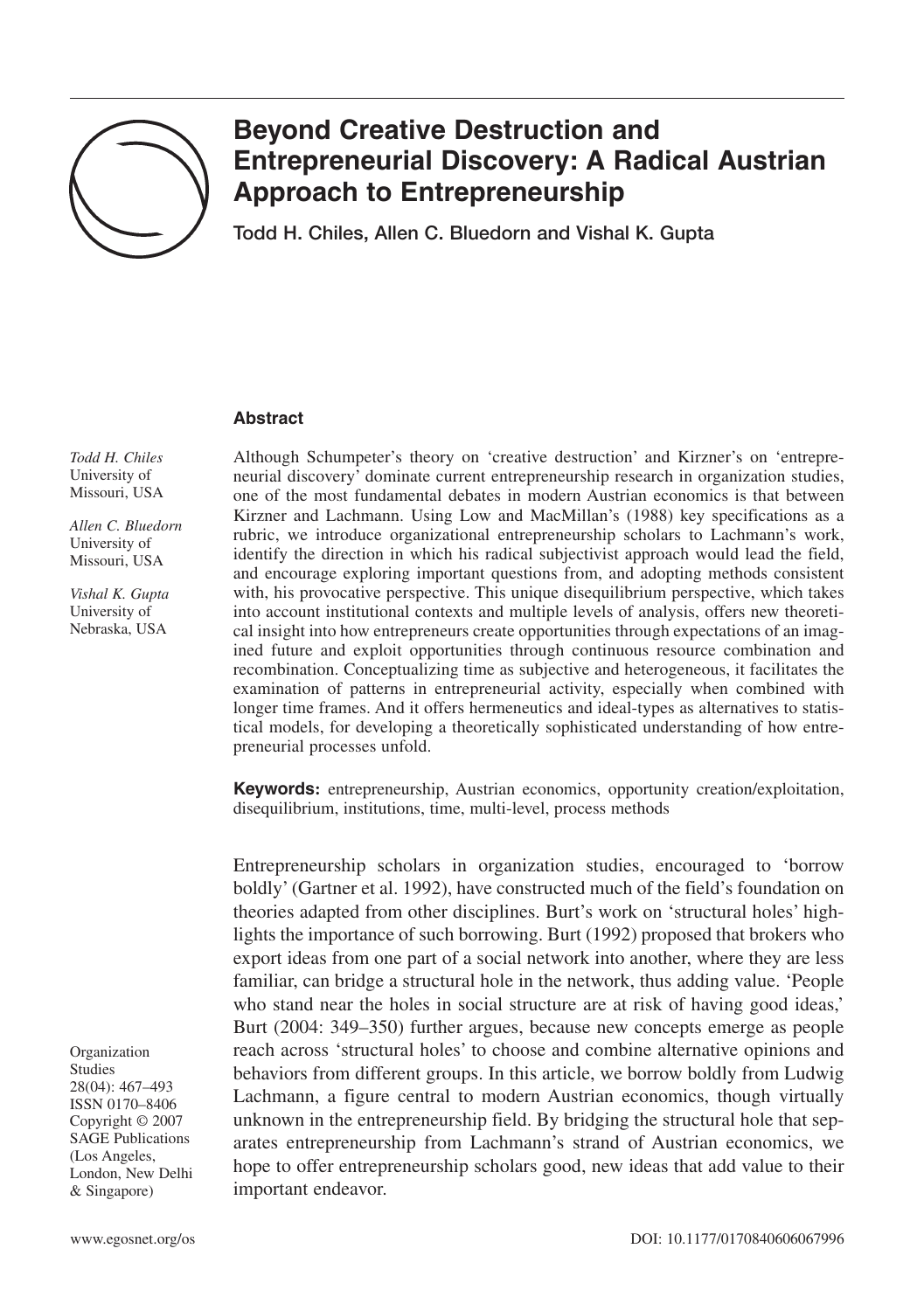This project is especially timely because the entrepreneurship field is passing through a critical development stage (Low 2001). On the one hand, entrepreneurship is attracting greater attention in scholarly journals, college classrooms, and public affairs (Venkataraman 1997). On the other hand, entrepreneurship scholars, increasingly frustrated by the field's incoherence and inadequate theoretical foundation, have described it as a 'cacophony of results and ideas' (Gartner 2001) and a 'hodgepodge' (Shane and Venkataraman 2000) that has generated increasing 'confusion' (Brazeal and Herbert 1999). Despite holding many 'pieces of the puzzle', entrepreneurship scholars have yet to put them together; and that, as Venkataraman observed, is 'the big task and the big problem' (cf. Sarasvathy 1999). Compounding the effects of this fragmentation is a lack of theoretical underpinning (Davidsson et al. 2001). The theories current for the past generation have failed to answer many pressing questions that entrepreneurship scholars have posed (Sarasvathy 1999). The absence and inadequacy of theory present a critical challenge that targets the core of the scholarly enterprise and threatens the legitimacy of entrepreneurship as an academic discipline (Low 2001).

For much of the field's history, entrepreneurship scholars embraced neoclassical economics' equilibrium models (Shane 2000). But these models, in which maximizing individuals with full information and perfect foresight enter into atomistic exchange, failed to adequately explain entrepreneurship, eventually leading scholars to an alternative paradigm: Austrian economics (Venkataraman 1997). Such Austrian concepts as entrepreneurs' action and interaction in time, market participants' limited and ever-changing knowledge, and the dynamics of disequilibrium processes embedded in institutional contexts provide a more appropriate foundation for the kind of process-intensive, context-rich, temporally oriented research agenda that Low and MacMillan (1988) (hereafter L&M) recommended in their watershed article.

Though long viewed as outsiders whose rebellious tenets pitted them against the mainstream, Austrian economists have gained widespread respectability over the past 30 years as a heterodox school, both within economics (Vaughn 1994) and, more recently, among organizational scholars who predict a vital role for their ideas in 21st-century organizational research (Eisenhardt 2002). Indeed, Austrian economics has become recognized in many organizational circles as the leading economic approach to entrepreneurship research (Venkataraman 1997; Shane 2000).

The two Austrian economists who have contributed the most valuable insights to this field are Schumpeter and Kirzner (Venkataraman 1997).<sup>1</sup> Following their lead, organizational entrepreneurship scholars have studied entrepreneurship as a disequilibrium phenomenon, in which innovative entrepreneurs occasionally disrupt the existing market equilibrium to create disequilibrium (Schumpeter 1954), and arbitraging entrepreneurs move the market from initial disequilibrium toward equilibrium (Kirzner 1973). Though these renderings of the entrepreneur may seem diametrically opposed, both consider equilibrium the ultimate reference point and hence remain closely connected to the neoclassical economics paradigm (Witt 1992), together constituting the 'Austrian-economics-as-supplementto-neoclassical-economics' project (Vaughn 1994: 165–166). Schumpeterian and Kirznerian entrepreneurs are complementary (Boehm et al. 2000): neither has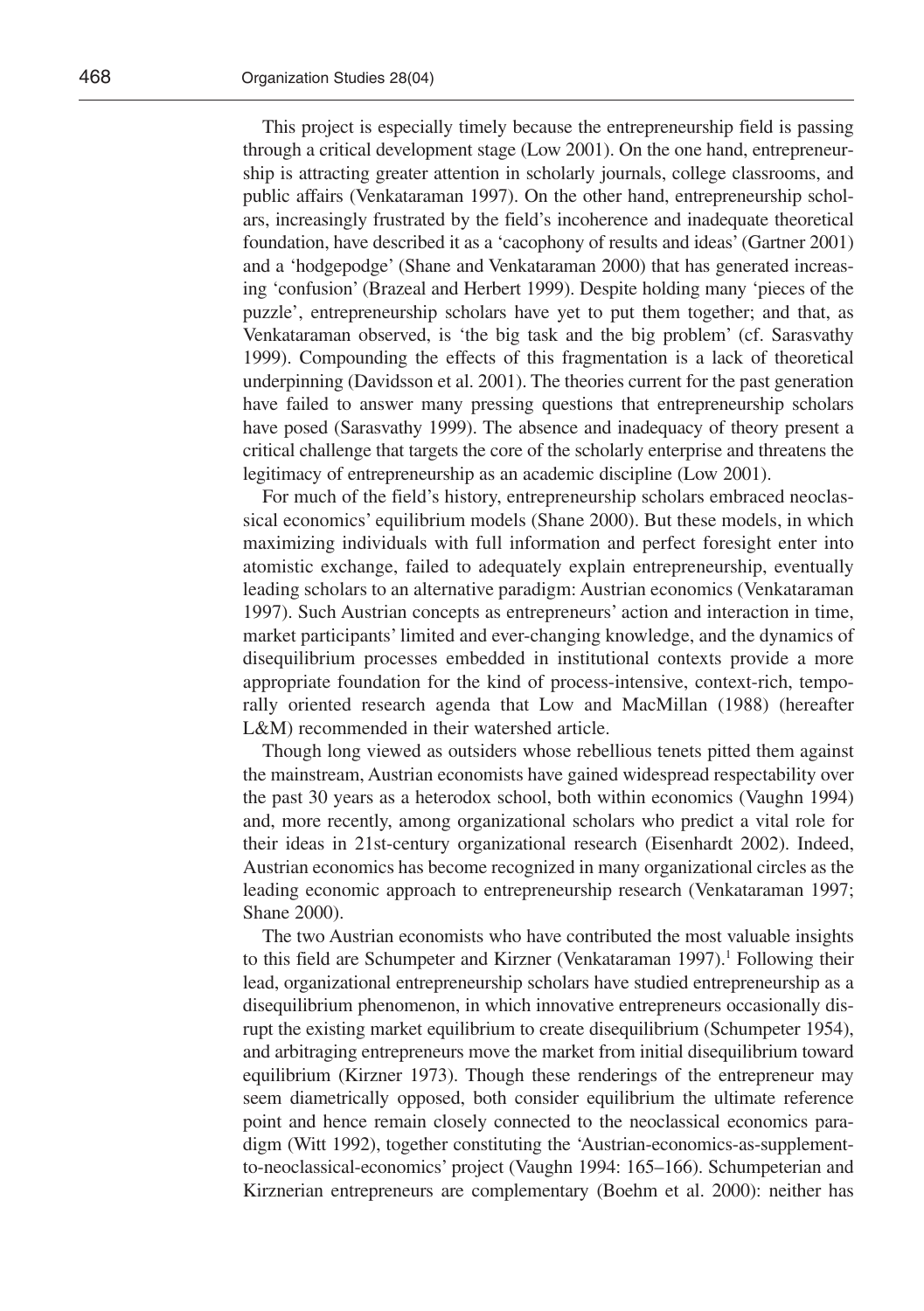meaning without the other (Cheah 1990). After the Schumpeterian entrepreneur disturbs the existing equilibrium, creating disequilibrium, the Kirznerian entrepreneur takes over, making corrections that initiate convergence toward a new equilibrium in which all actors' plans are fully coordinated.

While most organizational entrepreneurship scholars fully embrace the Austrian economics of Schumpeter and Kirzner, acknowledging these approaches as the field's 'two fundamental premises' (Venkataraman 1997), they have almost entirely ignored another central figure in Austrian economics: Ludwig Lachmann. Lachmann's approach — a unique blend of ideas from Menger, Weber, and Shackle — occupies the center of one of the most fundamental debates in modern Austrian economics, opposing Kirzner's (Vaughn 1994), which 'reflects the ideas of Mises and Hayek (and, to a lesser extent, Schumpeter)' (Littlechild 1986: 28). While Lachmann rejected the equilibrium-seeking assumption underpinning Mises' and Hayek's theories, he nonetheless embraced parts of their work, including Mises' emphasis on uncertainty and Hayek's notion of distributed knowledge. Although Lachmann remained a staunch advocate of the Austrian school's subjectivist and institutional roots (Gloria-Palermo 1999), emphasizing the entrepreneurial mind's radical subjectivity and ignorance, the passage of time and the genuine  $(Knightian)^2$  uncertainty it implies, and the broader institutional contexts in which entrepreneurial processes are embedded, many consider his approach radical — not in its basic precepts or logical structure, but because he concluded that most markets not only never achieve equilibrium, but may never tend toward equilibrium (Boehm et al. 2000). In this respect, Lachmann, unlike Schumpeter and Kirzner, breaks cleanly with the neoclassical paradigm (Vaughn 1994). Indeed, Lachmann was a 'maverick economist' who 'battled against settled ways of thinking in Austrian circles', calling for a 'radical rejection of orthodox economics' requiring a 'radical reexamination of the way in which economic theory was developing' and, consequently, 'steering the modern Austrian school in the most novel of directions' (Boehm et al. 2000: 373–396).

Schumpeter and Kirzner have taught us much about the entrepreneurial process. Entrepreneurship scholars, building on these important Austrian economists' work, have contributed enormously by identifying the need to view entrepreneurship as a disequilibrium process. But they do not go far enough. Despite mounting evidence that entrepreneurship is a continuous process tending toward disequilibrium (Chiles et al. 2004; Meyer et al. 2005), most entrepreneurship scholars — even those who acknowledge the role of disequilibrium — continue to privilege equilibrium by invoking punctuated equilibrium (Schumpeter), a general tendency toward equilibrium (Kirzner), or both. We recommend an even more radical approach. Specifically, we argue that a conceptual framework based on Lachmann's work can benefit entrepreneurship scholars in three important ways. (1) Because Lachmann's approach is consistent with many seemingly disparate ideas that dot the entrepreneurship literature — the entrepreneur's imaginative capacity to envision the future (McGrath and MacMillan 1995), the continuous combination and recombination of resources (Lichtenstein and Brush 2001), the existence of perpetual disequilibrium (Stevenson and Harmeling 1990) driven by creative entrepreneurial action (Sarasvathy 2001a,b) and continuously changing knowledge (Garud and Karnøe 2001) — his work can provide a single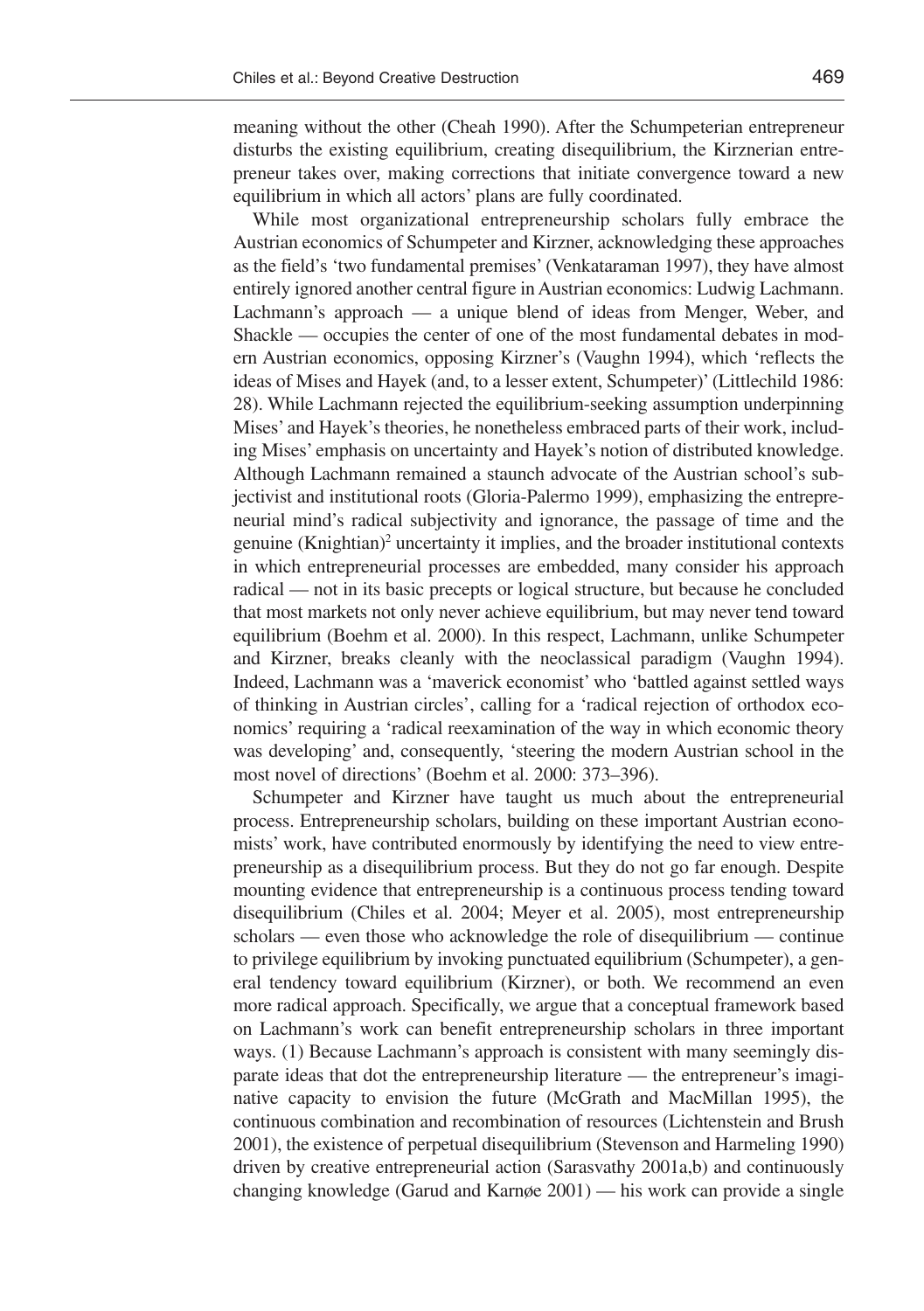conceptual framework that promises to bring greater coherence to a fragmented literature. Despite claims that no overarching theory of entrepreneurship is possible (Gartner 2001; Low 2001), Lachmann may offer the beginnings of such a theory. (2) Lachmann's approach will promote clarity in entrepreneurship and reduce the confusion that results from unwittingly commingling his ideas with Schumpeter's and Kirzner's, as often happens (e.g. McGrath and MacMillan 1995; Shane and Venkataraman 2000). (3) By offering a distinct alternative to the conceptual frameworks of Schumpeter and Kirzner, Lachmann's provocative approach opens entirely new directions for theorizing and researching dynamic entrepreneurial phenomena, and allows entrepreneurship scholars to slip the shackles of neoclassical economics and the yoke of equilibrium — liberties that Schumpeter's and Kirzner's approaches preclude (Vaughn 1994). Assumptions about equilibrium profoundly affect our mindsets, theories, and methods. 'General linear models' (GLMs) rooted in Newtonian mathematics and infused with equilibrium assumptions have produced a mindset that Abbott (2001: 39) calls 'general linear reality' (GLR): a deep-seated belief that the 'processes of social life' can be mapped onto the 'algebra of linear transformations'. GLM tools and GLR mindsets, in turn, shape and are shaped by what could be termed 'general linear theories' of the variance type (Van de Ven and Poole 2005). As Meyer et al. (2005: 456) argue, 'This amalgam of mutually reinforcing beliefs, theories, and methods honoring the notion of equilibrium has … blocked the investigation of a family of interesting problems of great practical import.'Among those interesting and important problems in entrepreneurship are such disequilibrium processes as opportunity creation and exploitation and organizational emergence.

Thus we take a critical first step toward strengthening the coherence and theoretical underpinnings of entrepreneurship research. First, we review the main arguments and central criticisms of the two Austrian school approaches dominating the current conversation in entrepreneurship. (For detailed analyses see Vaughn 1994; Gloria-Palermo 1999.) Next, we articulate an alternative approach to entrepreneurship based on Lachmann's work, organizing our arguments according to L&M's widely used categorization scheme. We attempt to demonstrate that Lachmann provides a solid theoretical foundation for the kind of new entrepreneurship paradigm essential to the field's progress (Busenitz et al. 2003). Finally, we summarize the value of Lachmann's approach for entrepreneurship research.

### **The Dominant Austrian Approaches**

#### **Schumpeter**

Widely regarded as the first modern scholar to contribute significantly to entrepreneurship theory, Schumpeter saw entrepreneurs as heroic figures uniquely possessing the will to introduce revolutionary 'new combinations' — of products, production techniques, markets, supply sources, or organizational forms that attack the very foundations of existing firms and destroy the prevailing equilibrium at rare and irregular intervals. But the profit that such innovating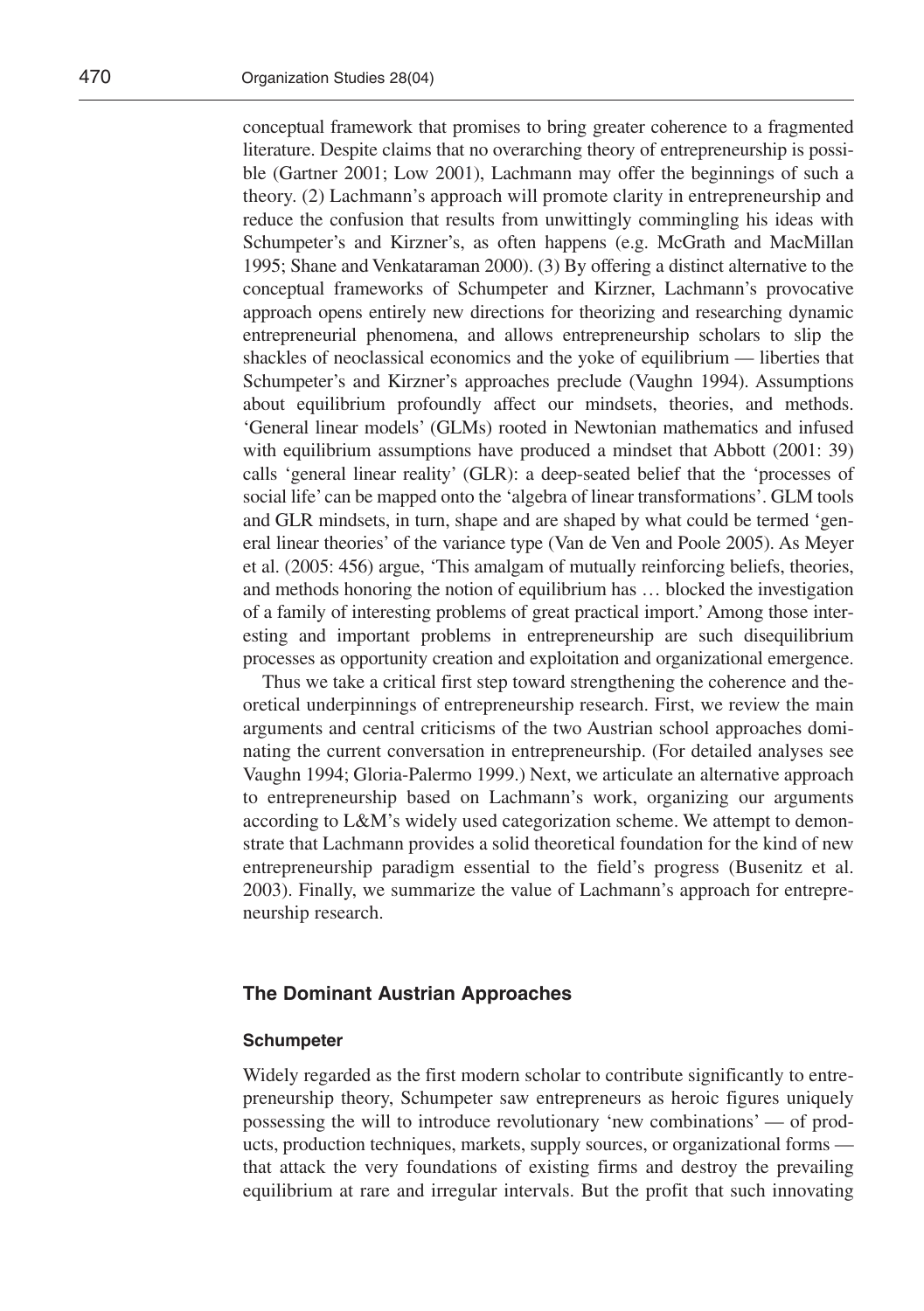entrepreneurs capture invites imitators, who eventually compete away the innovators' gains and establish a new equilibrium (Schumpeter 1934).

Although Schumpeter's work has contributed immensely to entrepreneurship research, scholars have recognized numerous limitations and flaws in his understanding of entrepreneurship. (1) Despite his famous phrase 'creative destruction', Schumpeter rejected the subjectivism of the human mind (in favor of human will) and, consequently, failed to address entrepreneurial creativity that produces something entirely new; thus, he could explain only the dissemination of novelty, not its emergence (Witt 1992). Despite acknowledging invention (which begets innovation), he assumed inventions are 'trivially and abundantly available and known to all sorts of people' (Witt 1992: 219). (2) In theorizing that equilibrium is the economy's natural state, and that entrepreneurs disrupt one equilibrium only to attain another, Schumpeter completely ignored — or, if we accept Witt's (1992) interpretation, deliberately avoided — a central question: why should entrepreneurs suddenly intrude into equilibrium, a system in which all options have been considered and the best choices already made? (3) Schumpeter's (1947: 167) most damning and decidedly non-Austrian idea was that 'socialism can work'. He predicted that entrepreneurship would ultimately become obsolete, destroyed by its own success, with entrepreneurs becoming increasingly insignificant, as modern science enabled central planners to process more information and calculate production quantities and costs more accurately than individual entrepreneurs, an argument contrasting sharply with current thinking that entrepreneurial action drives economic progress (Venkataraman 1997). (4) Finally, Schumpeter drew a sharp distinction between capitalists and entrepreneurs. Consequently, his entrepreneur 'operates outside the usual constraints imposed by resources owners' and hence is not an 'integral part of the firm's operation', which includes (re)arranging resources to exploit opportunities (Foss and Klein 2005: 58).

All these criticisms result from Schumpeter's pursuing Austrian themes while clinging to neoclassical assumptions and techniques (Vaughn 1994). Schumpeter's infatuation with neoclassical economics led him to a theoretical impasse (Langlois 2003) because he could not reconcile its static equilibrium assumption, rooted in objectivism, with the dynamic Austrian framework, based on subjectivism.

#### **Kirzner**

During the past four decades, no economic theorist has devoted more attention to the entrepreneur than Kirzner. By focusing on equilibrium results rather than on the process by which equilibrium is attained, he argues, neoclassical models ignore the entrepreneur — an arbitrageur who, through superior alertness, discovers opportunities and corrects inefficiencies in disequilibrium, initiating a coordination process that moves the market toward equilibrium (Kirzner 1973). Though Kirzner appeared to depart significantly from the neoclassical paradigm, scholars quickly noted his entrepreneurship theory's affinities with the neoclassical model (Vaughn 1994).

Despite its importance, Kirzner's approach has received numerous criticisms. (1) Kirzner (1973) argues that entrepreneurs do not create opportunities ex nihilo,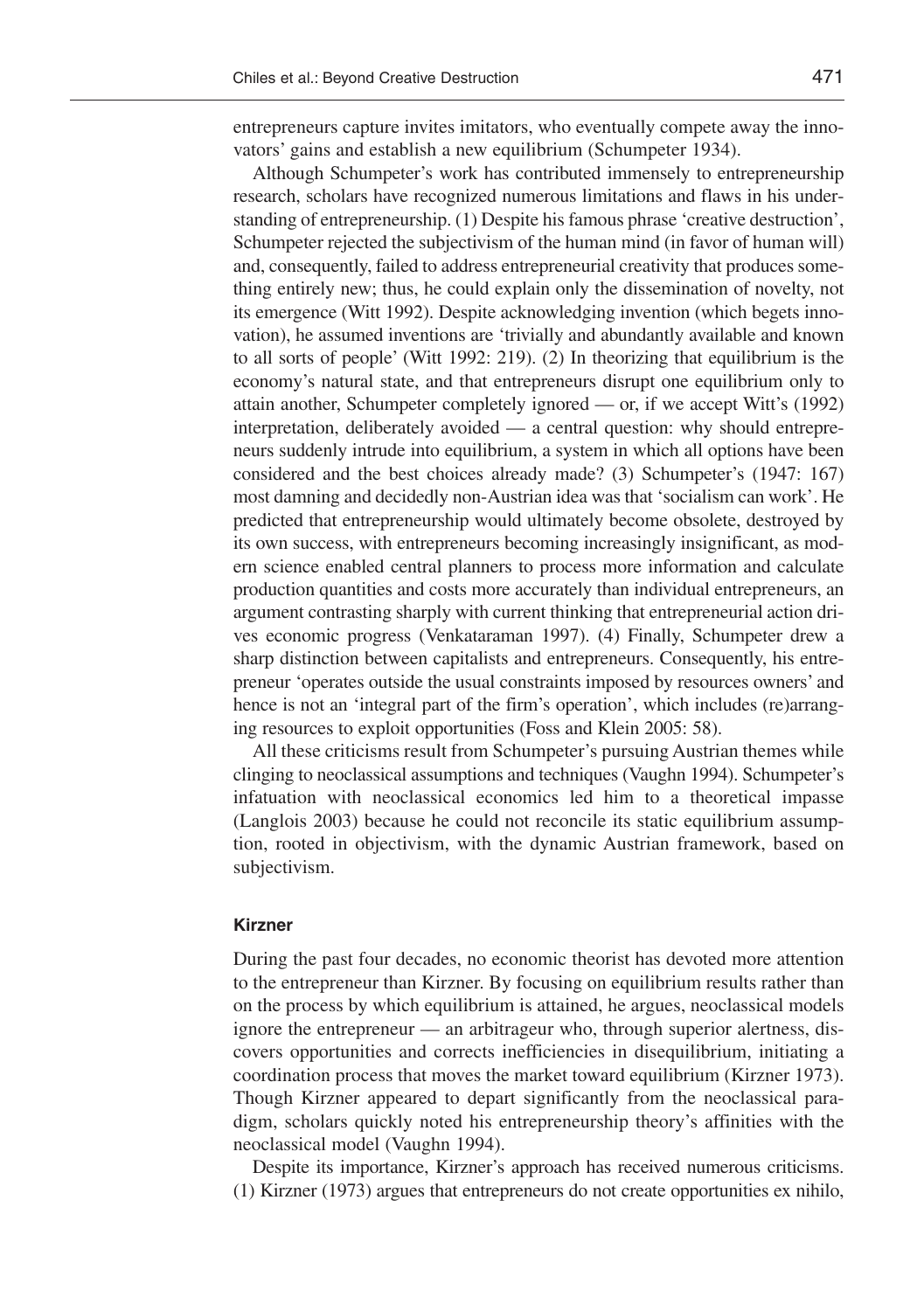but merely discover existing opportunities; thus, they cannot introduce true novelty into the system (Vaughn 1994). (2) For Kirzner, absent external intervention, the market always tends toward perfect coordination. This implies an exhaustible set of opportunities in the economy. Entrepreneurs need not (indeed, cannot) create more opportunities; they can only rely on exogenous change to generate them (Vaughn 1994). (3) Kirzner's concept of entrepreneurship has come under fire because he does not acknowledge that entrepreneurs can perceive incorrectly, only that they discover and correct others' past errors in overlooking profit opportunities, moving the market toward equilibrium (Vaughn 1994). Because his entrepreneur cannot err 'through actions based on faulty perceptions', Kirzner cannot offer an endogenous explanation of either entrepreneurial failure or disruptive change (Vaughn 1994: 143) — necessities in entrepreneurship theory (Stevenson and Harmeling 1990; Sarasvathy 2001a). (4) Scholars have criticized Kirzner for ignoring that entrepreneurs need capital to exploit opportunities (Foss and Klein 2005). Indeed, for Kirzner (1973) — who, like Schumpeter, distinguishes sharply between capitalists and entrepreneurs — pure entrepreneurship requires no capital. Rothbard (1985: 283) calls these 'fundamental and fatal flaws'. (5) Finally, by separating entrepreneurs from capital, focusing on past error, and neglecting the passage of time, Kirzner fails to meaningfully address uncertainty (Vaughn 1994; Foss and Klein 2005), an essential feature of entrepreneurship (Venkataraman 1997).

#### **Lachmann's Radical Austrian Approach**

We now introduce a Lachmannian approach to entrepreneurship, one that jettisons neoclassical economics to pursue Austrian economics in its radical subjectivist form. To organize our argument and identify the direction in which Lachmann's unique brand of Austrian economics might lead the field, we use L&M's key specifications: purpose, theory, focus, levels, time, and methods. These six specifications provide a useful framework for evaluating current developments and identifying future directions in entrepreneurship research. Introduced in L&M's field-defining article, they were later the theme of a 2001 special issue of *ET&P* (Davidsson et al. 2001), in which each article addressed a different specification. Because these specifications are widely accepted by entrepreneurship scholars as a legitimate framework for addressing future research directions, they provide both a familiar format for introducing Lachmann's theoretically radical message and a useful rubric for explaining how Lachmann's ideas would change the direction of entrepreneurship research. This change would affect primarily the dominant (mostly US) school in entrepreneurship (e.g. Shane and Venkataraman 2000; Busenitz et al. 2003), rather than the alternative (mostly European) school (e.g. Pitt 1998; Dodd 2002; Jack and Anderson 2002; Steyaert and Katz 2004) with its Lachmannian slant.

#### **Purpose**

Low and MacMillan, defining entrepreneurship as the 'creation of new enterprise', urged entrepreneurship researchers to 'explain and facilitate the role of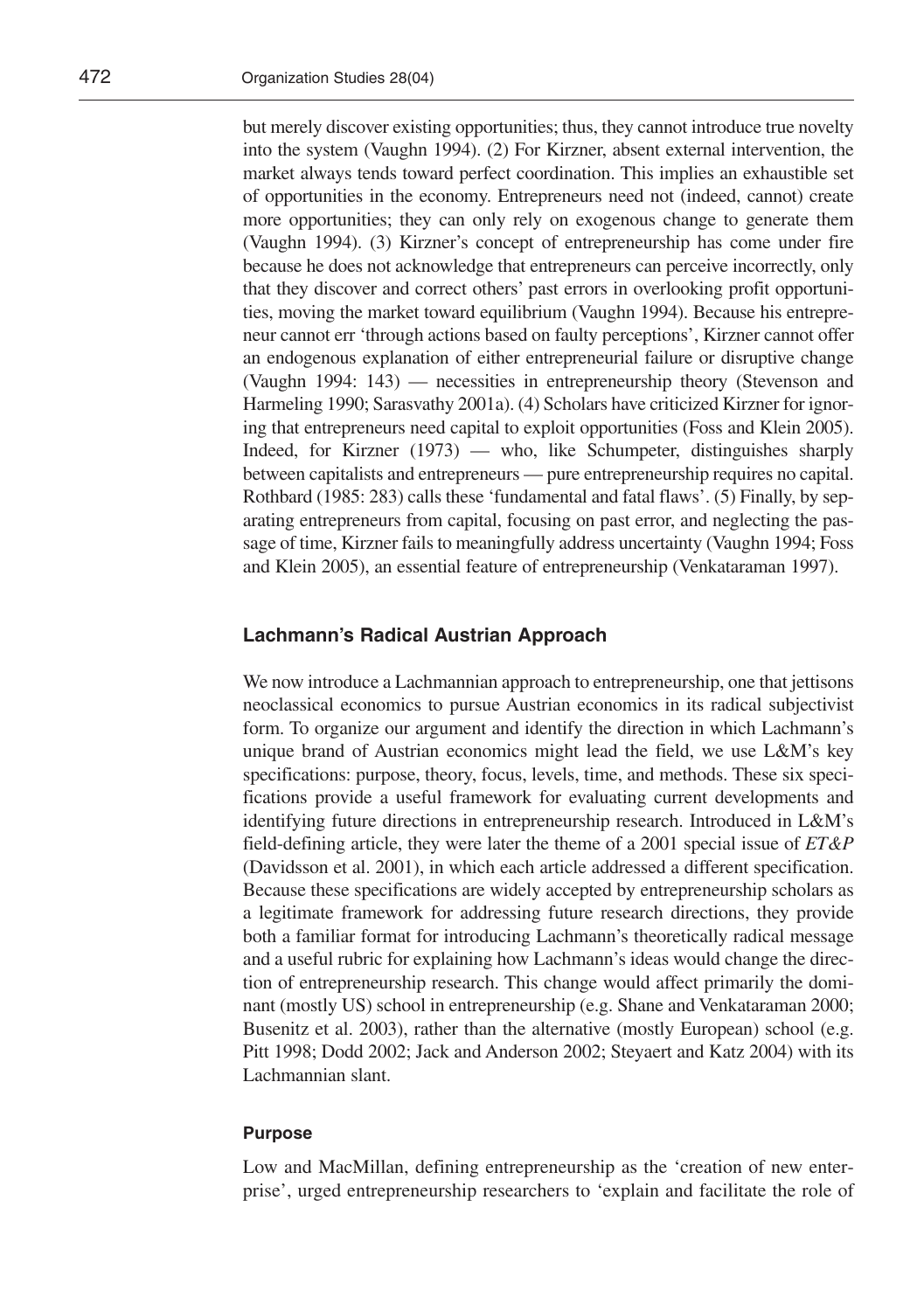new enterprise in furthering economic progress' (1988: 141). After lengthy debate, scholars appear to be converging on a common purpose for entrepreneurship research: discovering, creating, and exploiting opportunities to generate future goods and services, new economic activity, new organizations, etc. (Venkataraman 1997; Gartner 2001). The consequence of such entrepreneurial discovery, creation, and exploitation by individuals and organizations is economic progress for societies (Venkataraman 1997). Despite this emerging common purpose, entrepreneurship researchers have limited their attention almost entirely to Kirznerian discovery (Shane 2000) and Schumpeterian exploitation (Shane 1996) of opportunities, largely ignoring how or why entrepreneurship promotes economic progress (Venkataraman 1997). Lachmann sheds fresh light on entrepreneurial creation, a topic Kirzner and Schumpeter neglect; opens new ways of thinking about entrepreneurial exploitation as a continuous recombinative process (rather than an episodic one, as Schumpeter posited); and fills a gap in the literature regarding the causal connection between entrepreneurship and economic progress. Specifically, Lachmann developed his own brand of market process theory, in which entrepreneurs engage in creative imagination, and his own variety of capital theory, in which entrepreneurs exploit opportunities by continuously combining and recombining intermediate goods to produce consumer goods. Together, these two theories explain how entrepreneurial action at the individual and organizational levels, respectively, leads to economic progress at the societal level.

#### **Lachmann's Market Process Theory**

Lachmann, like all Austrian scholars, views the market as an economic process, driven by entrepreneurial action, rather than merely a place for economic exchange. However, by extending subjectivism beyond individuals' interpretation of past experience, to include expectations of an imagined future, Lachmann charts new territory, consistent with Hayek's dictum that 'every important advance in economic theory during the last hundred years was a further step in the consistent application of subjectivism' (1952: 31). Lachmann's argument that entrepreneurs form *plans* based on their *subjective knowledge and expectations* retains the Austrian focus on the former but emphasizes the latter. Because expectations are oriented to an unknown and unknowable future, entrepreneurs must imagine possible futures and choose from among these subjective mental creations. Here choice is an inherently creative act. *Creative imagination* (Lachmann 1986) differs significantly from both Kirznerian discovery, which uncovers what already exists (Gloria-Palermo 1999), and Schumpeterian innovation, which eschews creating the truly novel through human subjectivity (Witt 1992). For Lachmann, entrepreneurs create ex nihilo, through what Ford (2002: 641) calls the forward-looking process of imagining that allows them to 'think outside the box', where the 'box' is defined largely by the limits of knowledge rooted in interpretations of the past. (This was Albert Einstein's point in saying, 'Imagination is more important than knowledge,' and Wayne Gretzky's in stating, 'I skate to where the puck is going to be, not to where it has been.') These ideas are especially congenial with work on effectuation (Sarasvathy 2001a,b), opportunity anticipation (West and Meyer 1997), entrepreneurial enactment (Gartner et al.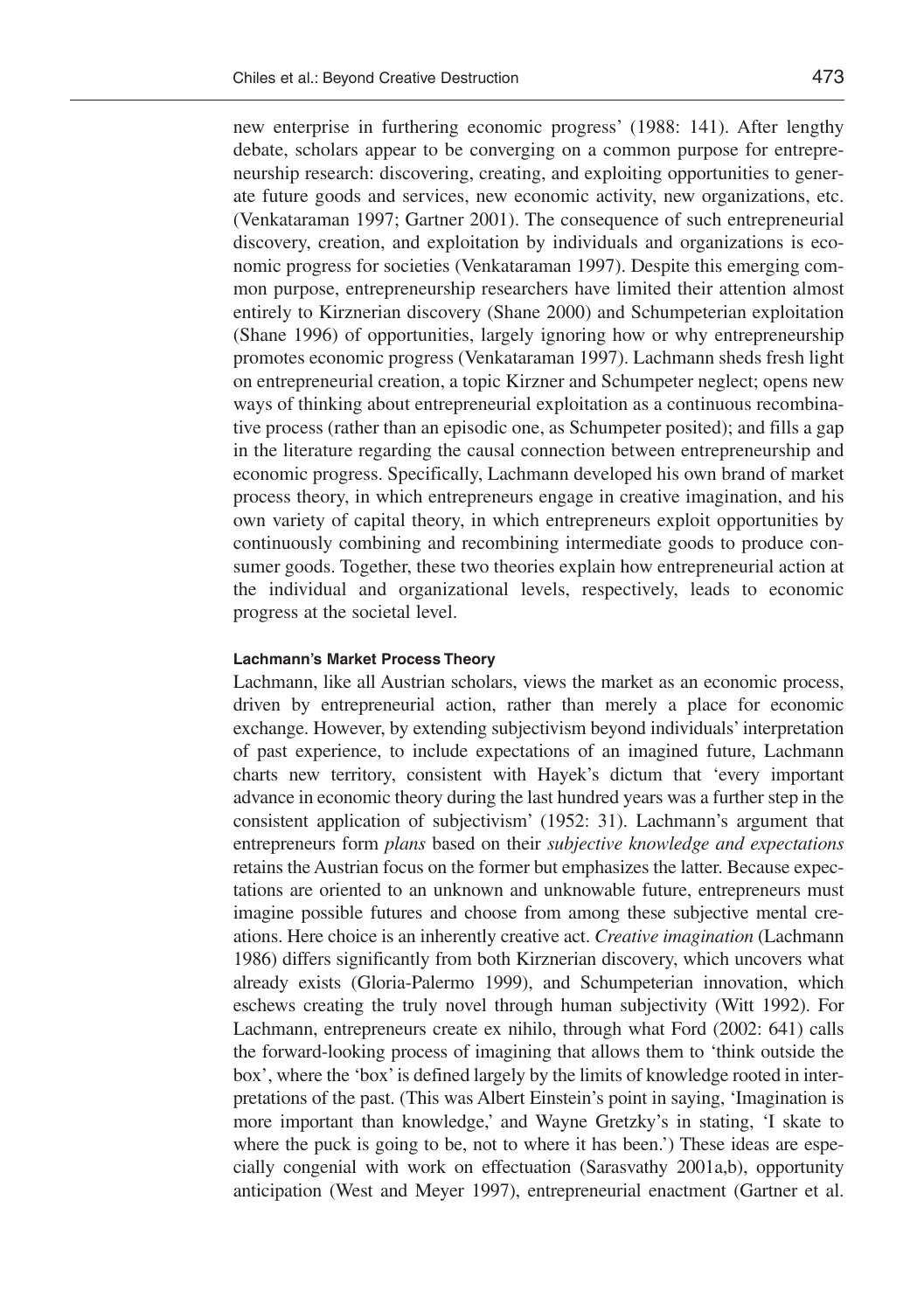1992), and mindful deviation (Garud and Karnøe 2001). However, Lachmann goes beyond those entrepreneurship researchers who deny ex nihilo creation (Ward 2004), or avoid imagination in their creativity-based models of opportunity recognition (Hills et al. 1999). (Indeed, the term 'opportunity recognition', so pervasive in the organizational entrepreneurship literature, assumes opportunities are discovered and ignores their creation.)

Lachmann further argues that plans guide action, which occurs over time. Because individuals interpret the past and construct the future subjectively, their knowledge differs and their *expectations diverge*. These differences lead them to form different plans, which interact over time to drive an ongoing process whose outcome is largely indeterminate. As Lachmann explains:

'The market process consists of a sequence of individual interactions, each denoting the encounter (and sometimes collision) of a number of plans, which … are incoherent … The process would not go otherwise.' (1976a: 131)

Such interaction means that while some entrepreneurs' plans may succeed, many will fail, leading to the *continuous revision of plans* based on new information that the market process generates endogenously over time. Lachmann views the market process as the outward manifestation of an endless stream of information continuously converted into new knowledge and new expectations; hence, plans are incessantly formed and revised. The spontaneous and creative action of individual entrepreneurs in such a market process ultimately engenders the kind of relentless, often unexpected change observable in market economies; such change in turn brings about economic progress for societies (Boehm et al. 2000).

#### **Lachmann's Capital Theory**

Although less familiar than his market process theory, Lachmann's capital theory is essential to understanding the purpose of entrepreneurship, because it addresses opportunity exploitation. As Lachmann argues:

'it is hard to see how entrepreneurs can exploit profit opportunities without having to invest their capital for at least a few years and thus running the risk of seeing the opportunity vanish before the capital is amortized.' (1986: 66)

Here Lachmann's approach differs significantly from Kirzner's, wherein entrepreneurs make no such capital investments and hence can neither exploit opportunities nor, as Foss and Klein (2005) observe, bear any uncertainty.

Building on the work of Hayek, Menger, and Böhm-Bawerk, Lachmann eschews the idea of a capital stock (treating capital goods in an economic system as a homogeneous aggregate in equilibrium to ensure objective measurement and analytic tractability). Instead, Lachmann (1978) attends to the *capital structure*, or the structure of production, as a constantly evolving, complex network of capital or intermediate goods that entrepreneurs deploy at particular times to produce consumer or final goods. The capital structure is traceable to the plans and, hence, the subjective knowledge and expectations of individual entrepreneurs, who construct capital equipment capable of yielding future returns. Thus, the capital structure is a *heterogeneous* arrangement, 'complex beyond comprehension' (Baetjer 1998: 4) but, as in Schumpeter (1954),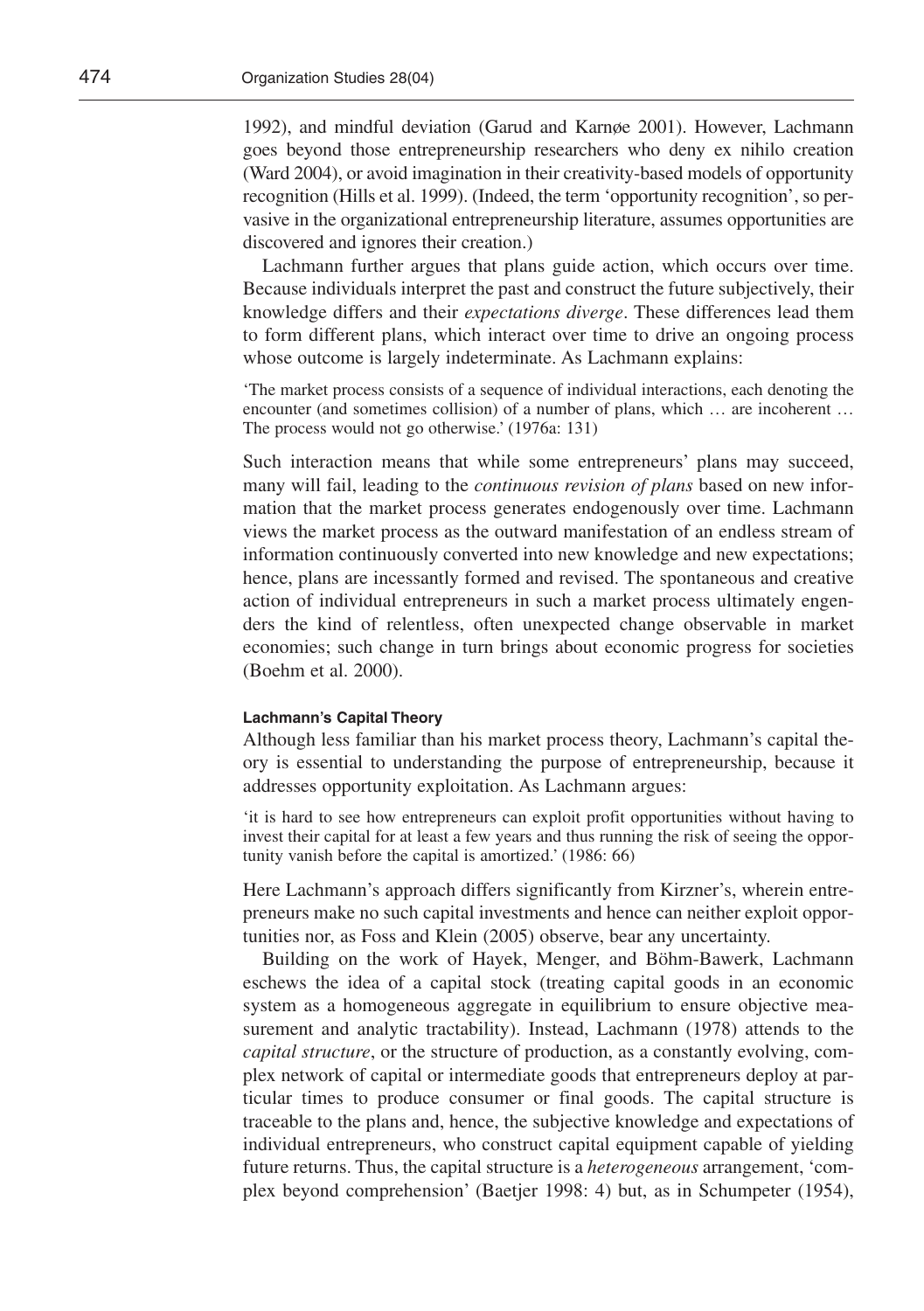not an 'amorphous heap' (Lachmann lecture quoted in Lewin 1997: 528): 'There is some order to it' (Lachmann 1978: xv). Heterogeneity refers not to physical differences in capital goods, but to differences in their economic use. Although capital goods are material objects, it is the knowledge they embody that is key. They are best viewed as *embodied knowledge*; capital heterogeneity thus implies knowledge heterogeneity (Baetjer 1998).

Entrepreneurs usually cannot produce output with single capital goods, but rather must combine them. Understanding *capital combination* requires understanding the *complementarity* among capital goods: 'their interdependencies and synergies, the way they enable, augment, or extend one another's effectiveness' (Baetjer 1998: 21, summarizing Lachmann 1978). Lachmann (1986) distinguishes two types of complementarity: *plan complementarity* of capital combinations within a firm, obtained directly through planned action; and *structural complementarity* of capital resources belonging to different firms that trade with one another, obtained indirectly through the interaction of their plans in the market.

If the plans associated with structural complementarity differ because expectations differ, their interaction means some plans will fail, and the capital required to implement them will have been invested in error. Such malinvestment means material objects will persist as 'fossils' of abandoned plans (Lachmann 1986: 75) and serve purposes other than those originally intended. For example, three blocks from the authors' offices, a restaurant now occupies a building originally intended, and for many years operated, as a movie theater. Lachmann called this recombinative quality *capital regrouping*. In a world of incessant change, in which plans constantly collide, fail, and evolve, capital goods will be continuously reshuffled into *new combinations*. In our example, as a movie theater the building was combined with a projector, screen, and theater seats; but as a restaurant it was recombined with a grill, oven, tables, chairs, and booths. While Lachmann's new capital combinations resemble Schumpter's, the *continuous nature* of the former contrasts with the episodic nature of the latter. Moreover, the knowledge required to construct Lachmann's combinations derives from the forward-looking entrepreneurial imagination, whereas Schumpeter assumes such knowledge already exists in the elements.

The evolution of the capital structure resides at the core of Lachmann's explanation of economic progress. Re-interpreting Böhm-Bawerk's idea that productivity increases as the economy develops and production becomes more 'roundabout', Lachmann argues that it does so as capital accumulates over time, lengthening the capital structure. So a Cuisinart has a much longer, more complex capital structure than a spoon (Baetjer 1998). This *increasing complexity* of the capital structure implies increasing knowledge embodied in capital goods, allowing entrepreneurs to benefit from the specialized knowledge of countless others dispersed over time and space, without themselves having to possess this knowledge.

Lachmann's work in capital theory anticipates entrepreneurship researchers' use of Penrose's idea that imaginative entrepreneurs bundle and re-bundle resources as new ventures grow (Lichtenstein and Brush 2001). For example, Garud and Nayyar (1994) explain how entrepreneurs continuously create and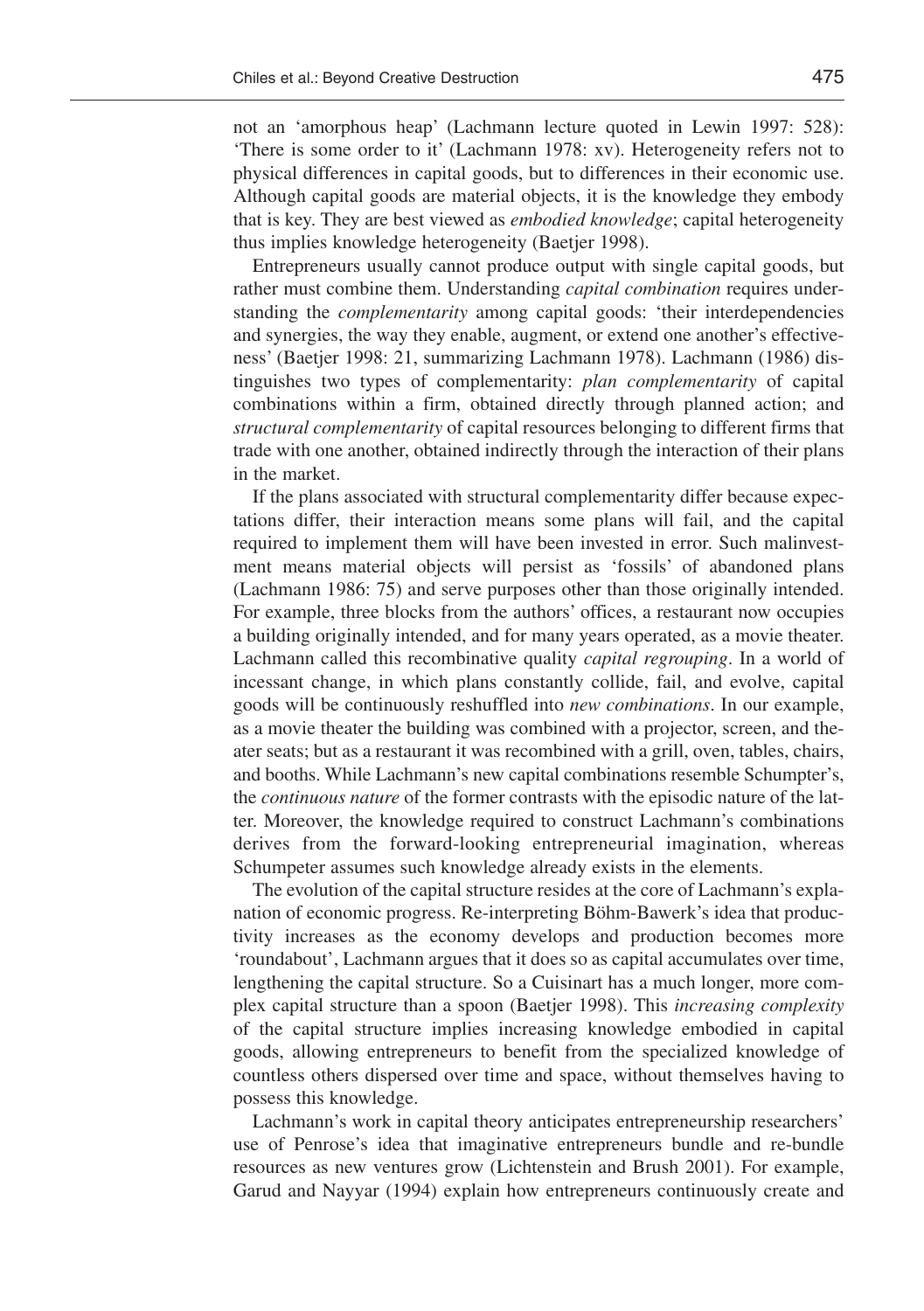exploit opportunities through resource recombination (as well as through the inter-temporal transfer of bits and pieces of technological knowledge and resources). Such research has been limited to the organization in which resources are located. Lachmann's capital theory sheds new theoretical light on these firm-level studies and points to additional research opportunities beyond the focal firm, offering a more complete understanding of entrepreneurship. Its attention to capital reshuffling across organizations, for example, gives Lachmann's capital theory the potential to provide a much-needed theoretical foundation for network-based research in entrepreneurship (Hoang and Antoncic 2003) and to inform studies such as Garud and Karnøe's (2003), which found that entrepreneurs create technologies using multiple actors' heterogeneous resources. More recently, Foss et al. (in press) employed Lachmann's capital theory to address how entrepreneurs create and organize heterogeneous resources, moving beyond capital as a homogeneous factor of production 'given' to the entrepreneur. Lachmann's work, in both capital and market process theory, also anticipates entrepreneurship (Stevenson and Harmeling 1990; Peterson and Meckler 2001) and organizational (Chiles et al. 2004; McKelvey 2004) scholars' interest in complexity theory, which emphasizes complex adaptive systems where myriad interacting agents generate an increasingly complex systemic order far from equilibrium. Finally, researchers have found, consistent with Lachmann, that entrepreneurs create ex nihilo and industries emerge from divergent expectations (Garud and Rappa 1994).

In summary, Lachmann shares with entrepreneurship scholars the belief that entrepreneurs must employ both creative imagination and capital resources; or, as Thomas Edison put it, 'To invent, you need a good imagination and a pile of junk.' Indeed, opportunity creation and exploitation, and their relation to economic progress, occupy the very center of entrepreneurship scholars' research. However, they lack theoretical frameworks with which to make sense of these ideas, often erroneously considering them within Schumpeterian or Kirznerian frameworks, as when McGrath and MacMillan (1995) applied the Kirznerian label of discovery-driven planning to the Lachmannian idea of entrepreneurial imagination. Moreover, Lachmann, unlike Schumpeter or Kirzner, stresses the predominance of failure in error-strewn market and capital (re)formation processes as a central fact of entrepreneurship in a world of real time, radical (Knightian) uncertainty, and disequilibrating change. Because Lachmann recognized that entrepreneurial imagination in opportunity creation is a central feature of the market process, and that continuous resource combination and recombination is essential to exploiting opportunities, his market process and capital theories offer frameworks ideally suited for understanding these phenomena and their connection to economic progress, as well as the pervasiveness of endogenously generated human error and disruptive change in the entrepreneurial process.

A Lachmannian approach that emphasizes creatively imagining possible futures enables entrepreneurship scholars not only to ground the idea of 'opportunity' theoretically in an expectancy-oriented framework, as researchers have recommended (Gartner et al. 1992), but also to take a decisive lead in the organizational sciences, where 'dynamic models describing processes related to creativity … have generally underrepresented forward-looking cognitive processes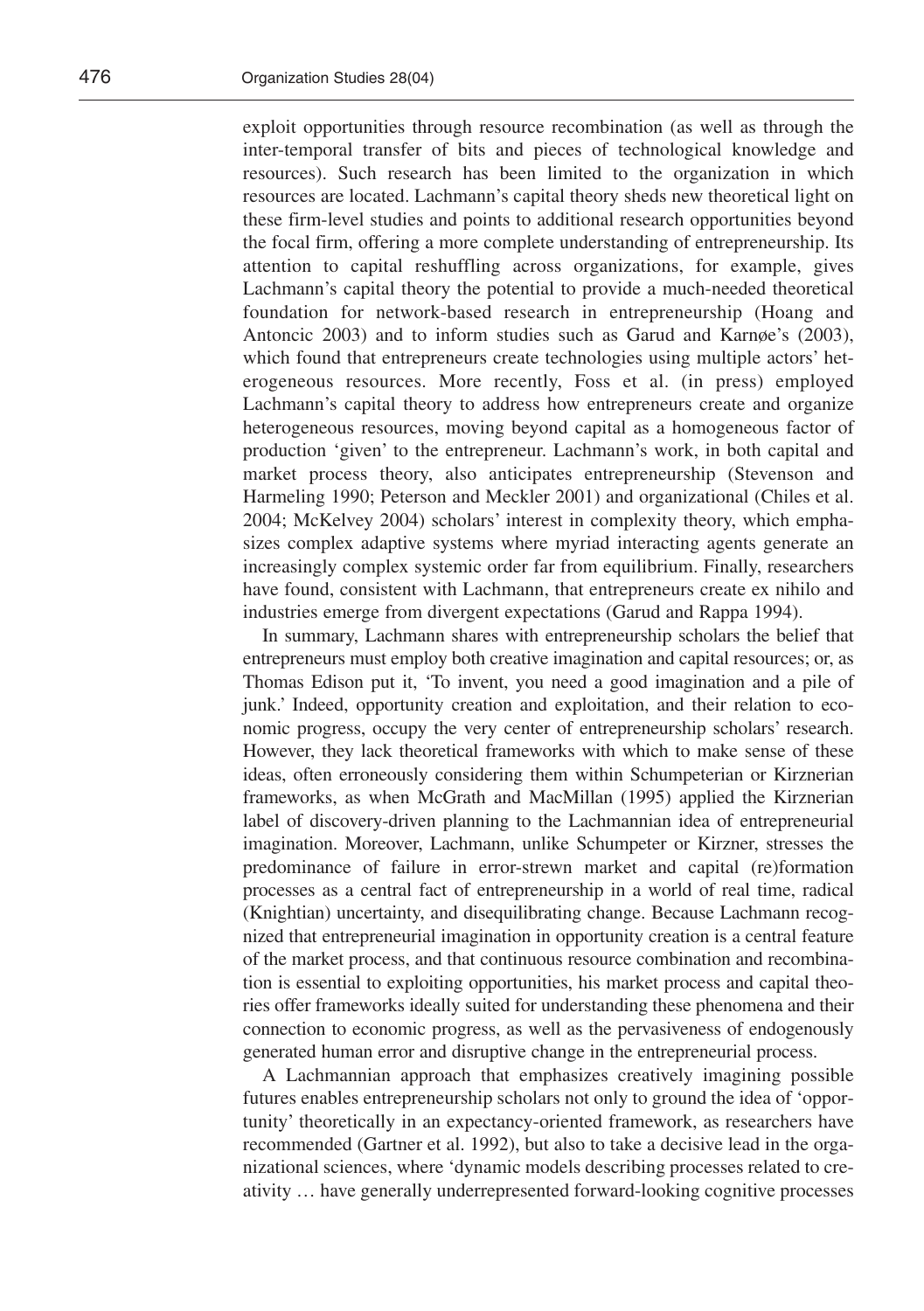that guide choice' (Ford 2002: 641). By treating opportunity exploitation as a continuous recombinative process, entrepreneurship scholars can (1) address the ongoing nature of entrepreneurship, moving beyond the idea that resources needed to exploit an opportunity are relevant only in the context of start-up financing; (2) use a disequilibrium framework to study a disequilibrium phenomenon, moving beyond equilibrium-based approaches to opportunity exploitation (Shane 1996, 2000; Choi and Shepherd 2004) and equilibrium logic, wherein entrepreneurial resources are 'given' (Sarasvathy 2001b), which those who have grappled with this understudied topic have been forced to use. With this background, we can now explore disequilibrium in more detail, as a key premise underlying Lachmann's approach to opportunity creation via market process theory and opportunity exploitation via capital theory.

#### **Theoretical Perspective**

One of the most important choices entrepreneurship scholars must make, L&M argued, is that of theoretical perspective: 'the field will be better served in the future if the issue of theoretical perspective is addressed directly and unstated assumptions are avoided' (1988: 146). To organize their review of the entrepreneurship literature, they chose the theories of strategic adaptation and population ecology. Both theories make the same fundamental assumption about system dynamics: systems are driven toward predictable equilibrium states (Chiles et al. 2004). Over a decade later, entrepreneurship scholars continue to embrace, and build the very foundation of the field on, theories with the same assumption (Venkataraman 1997; Shane and Venkataraman 2000). Schumpeter (1934), for example, posits that infrequent exogenous disturbances move the system from one equilibrium position to another, while Kirzner (1973) proposes that alert entrepreneurs discover opportunities in disequilibrium, and this knowledge spreads to less alert entrepreneurs, providing greater coordination of entrepreneurial plans, which drives the system toward equilibrium. Lachmann, however, explicitly rejects the idea of equilibrium as a resting point or as a position toward which the economy naturally tends, emphasizing instead the *continuously disequilibrating nature of entrepreneurship*.

By incorporating not only past knowledge but also (and especially) future expectations into the plan concept, Lachmann sets the stage for a very different kind of market process theory, in which entrepreneurs' divergent knowledge and expectations prevent coordination of their plans. Although the market process can diffuse and coordinate knowledge, it cannot diffuse and coordinate expectations (Lachmann 1976b), 'for each individual in each moment of time may imagine different future economic situations and revise his or her plans as a consequence of his imaginative ability' (Gloria-Palermo 1999: 126, summarizing Lachmann). Entrepreneurs' plans, thus, will never be fully coordinated — a position that challenges the equilibrating tendency of the market process. However, Lachmann does adopt a *both/and* view in which 'both equilibrating and disequilibrating forces' are at work (1986: 9). Market processes, Lachmann argues, are 'propelled by the forces of equilibrium and the forces of [disequilibrating] change' (1976b: 61). While Lachmann (1986: 61) clearly does not deny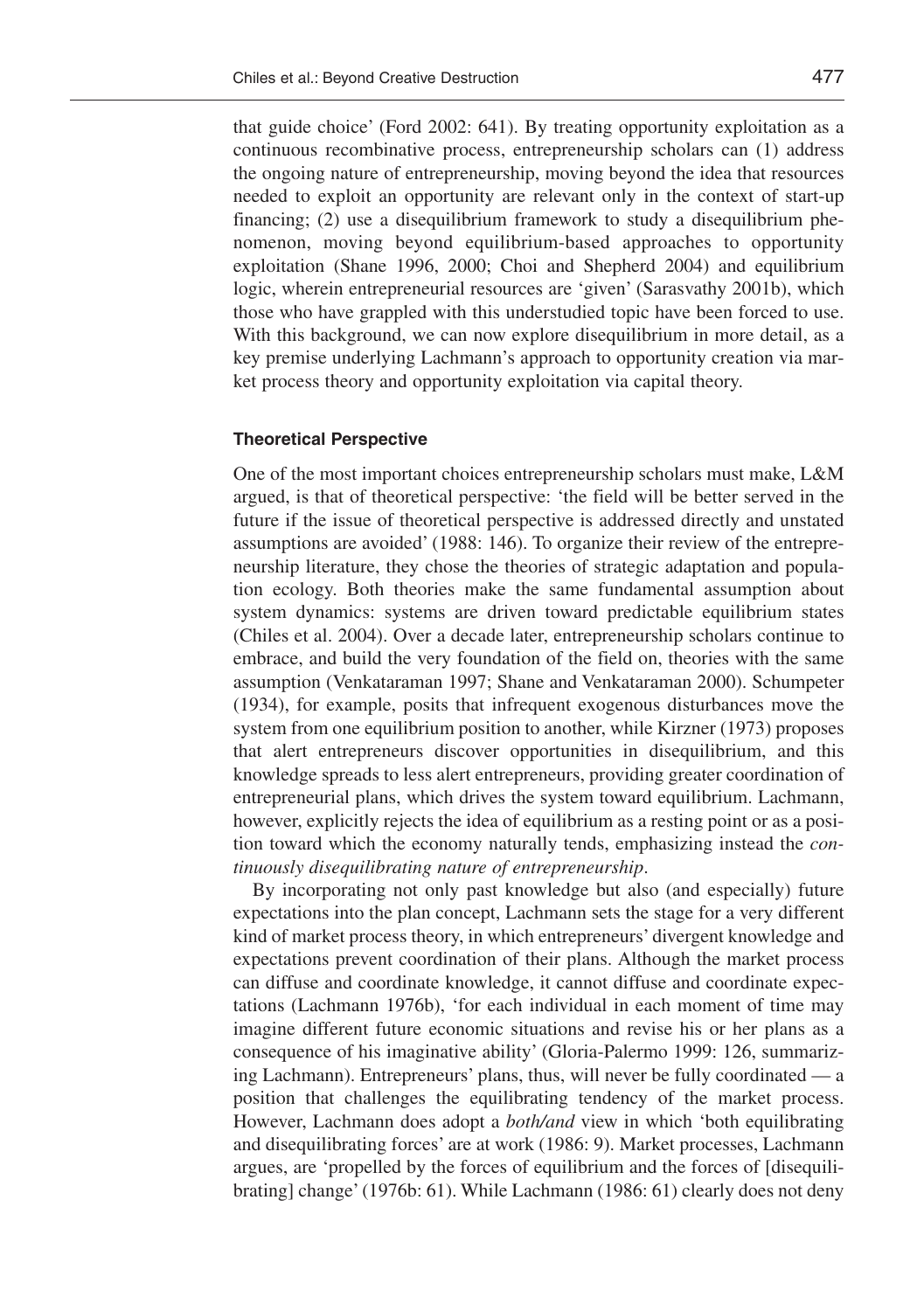that equilibrating mechanisms operate, he, like entrepreneurship scholars adopting the complexity perspective (Stevenson and Harmeling 1990), emphasizes disequilibrating mechanisms and the long-run tendency of many markets toward disequilibrium:

'In a kaleidic society the equilibrating forces, operating slowly … are always overtaken by unexpected change before they have done their work, and the results of their operation disrupted before they can bear fruit.' (Lachmann 1976b: 61)

Lachmann (1986) eventually proposed a more specific, two-stage market process, in which early equilibration, attributable to *close imitation* of innovators' products, eventually yields to disequilibration, attributable to *secondary innovations* that differentiate their products from competitors'.

Lachmann argues that interaction between firms with different production plans renders capital, like markets, 'always in disequilibrium' (1986: 64). This emphasis on disequilibrium is rooted primarily in (divergent) expectations: 'In a world of unexpected change investment is necessarily governed by expectations, not by past results' (Lachmann 1986: 17). When divergent expectations collide, some plans will fail, and the capital investments they prompted will prove mistaken. As Lachmann argues, 'there can be no such thing as "equilibrium growth", which is of course incompatible with malinvestment' (1970: 6). Although Lachmann does not explicitly say so, the increasing complexity/heterogeneity of the capital structure implies an increasing level of disequilibrium (Lewin 1997).

The challenge for entrepreneurship researchers is to recognize, as their colleagues in organization theory have begun to do (Meyer et al. 2005), that the equilibrium assumptions underlying theoretical approaches such as Schumpeter's and Kirzner's block progress on myriad important problems (Stevenson and Harmeling 1990). Contrary to most economists steeped in positivism, the realism of our assumptions does matter (Stevenson and Harmeling 1990). These assumptions must mirror reality if we hope to understand a range of entrepreneurial phenomena, from organizational emergence (Gartner et al. 1992) to creative imagination (Sarasvathy 2001a,b) to entrepreneurial expectancy (Gatewood et al. 2002). Lachmann, unlike Schumpeter and Kirzner, is wedded to neither equilibrium assumptions nor equilibrium outcomes. By addressing the subjectivity of expectations, he offers an important Austrian approach that treats disequilibrium and disequilibrating change seriously.

#### **Focus**

L&M acknowledged and encouraged a shift from 'trait-based' toward more process- and context-oriented entrepreneurship research. Although the details of such an approach remain fluid (Ucbasaran et al. 2001), researchers seem agreed that the study of entrepreneurship must include both the process by which entrepreneurs act and interact (Sarasvathy 2001b), and the broader organizational, industrial, and societal context in which they operate (Thornton 1999). We have already discussed two processes central to Lachmann's approach: market and capital (re)formation processes. These processes themselves provide an entrepreneurial context. In market processes, entrepreneurs act on the basis of expectations, and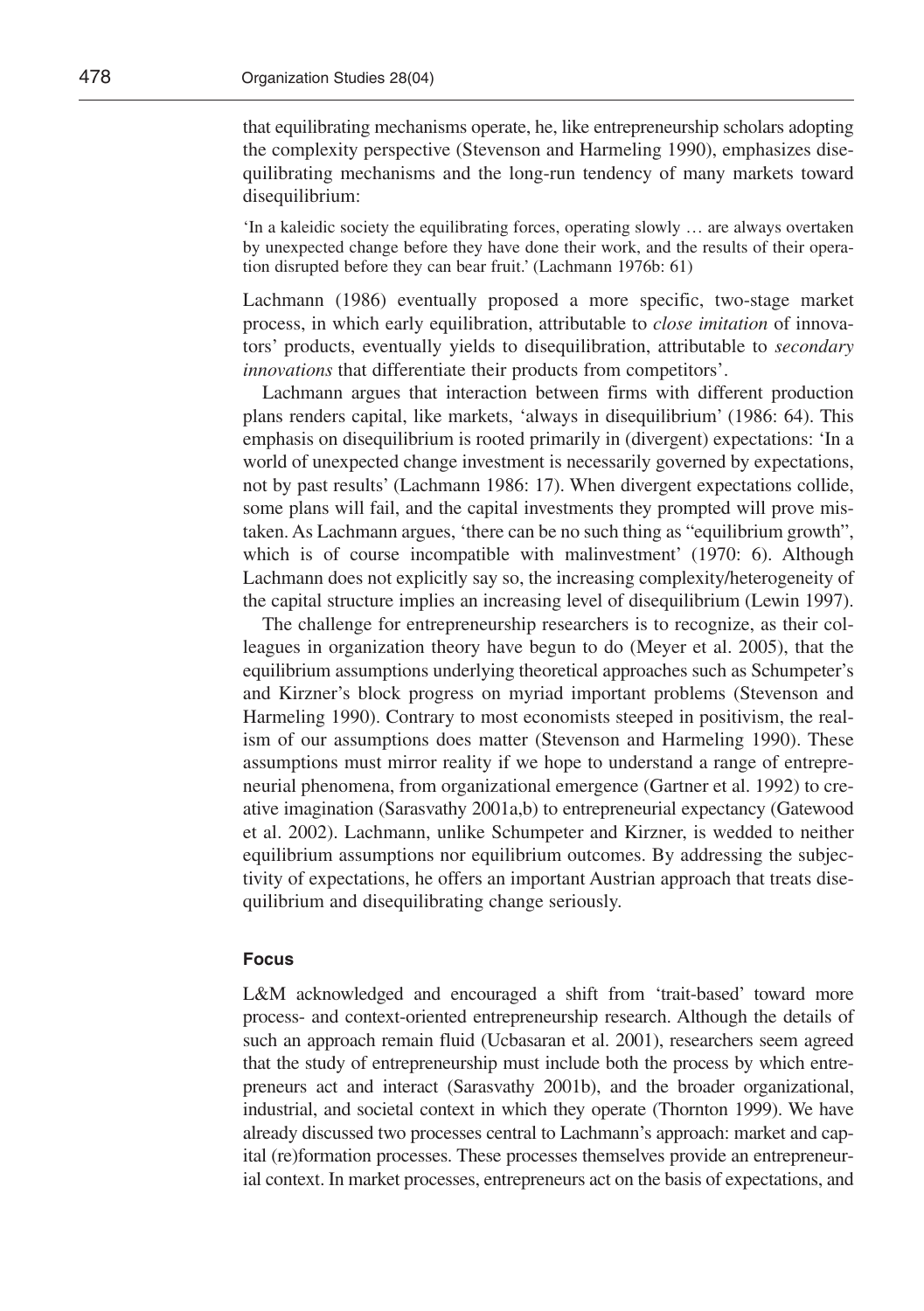interact with other entrepreneurs and market participants (e.g. customers) who represent important contextual elements. Similarly, in capital (re)formation processes, entrepreneurs combine and recombine capital resources within a focal organization and interact with other organizations that constitute its supply chain. While Lachmann's market process and capital theories address a limited set of entrepreneurial contexts, his institutional theory comprises a much broader set, including economic, political, legal, social, and religious institutions. This range of contexts offers many connections to network-based research in entrepreneurship, including network dynamics, content, and governance (Hoang and Antoncic 2003).

#### **Lachmann's Institutional Theory**

Building on the work of Weber and the Austrian institutional tradition established by Menger and elaborated by Hayek, Lachmann (1970) tackles three main points in his institutional theory. (1) Lachmann (1970) argues *institutions* serve as *points of orientation* enabling millions of individuals to coordinate their expectations based on taken-for-granted rules and norms. For Lachmann, these institutional rules and norms are really stockpiles of knowledge shared by actors capable of attributing similar meaning to their actions. 'Institutions', as Lachmann put it, 'enable … coordinating the actions of millions whom they relieve of the need to acquire and digest detailed knowledge about others and form detailed expectations about their future action' (1970: 49–50). By coordinating the plans of myriad entrepreneurs to a *common signpost*, institutions provide a degree of order in an otherwise largely undetermined world. For example, standards serve as institutions that 'assist in coordination by helping align expectations' (Langlois and Savage 2001: 151):

'In the classic case … the convention that we all drive on the same side of the road is a standard that reduces "transaction" costs of ascertaining the intentions of each oncoming driver, not to mention the resource costs of failed coordination … The convention … brings order out of disorder.' (Langlois and Savage 2001: 151–152)

Thus, disequilibrium market and capital (re)formation processes appear embedded in and stabilized by institutional contexts, echoing entrepreneurship scholars' argument that institutional context does not merely facilitate entrepreneurial action but also shapes and constrains it (Busenitz et al. 2000; Steyaert and Katz 2004). (2) Lachmann (1970) explains the need to build a coherent *institutional order* not only on *coherence and permanence*, but also on *flexibility and change*. To guide and coordinate individual action, institutions must be fixed and stable. At the same time, they must adapt and change, as the environment changes. Older institutions may assume new functions (as old functions are discarded) or be replaced entirely by new institutions. New institutions arise in deliberate and emergent ways: through legislation or as the unintended consequence of individuals acting in their own interest without any overall design (Lachmann 1970). In either case, Lachmannian entrepreneurs play an important and active role in the creation and subsequent evolution of institutions. Indeed, far from merely reacting to 'changing circumstances', they are the driving force behind institutional emergence and change (Lachmann 1970: 79). In the entrepreneurship literature, how such 'institutional entrepreneurs' create new institutions or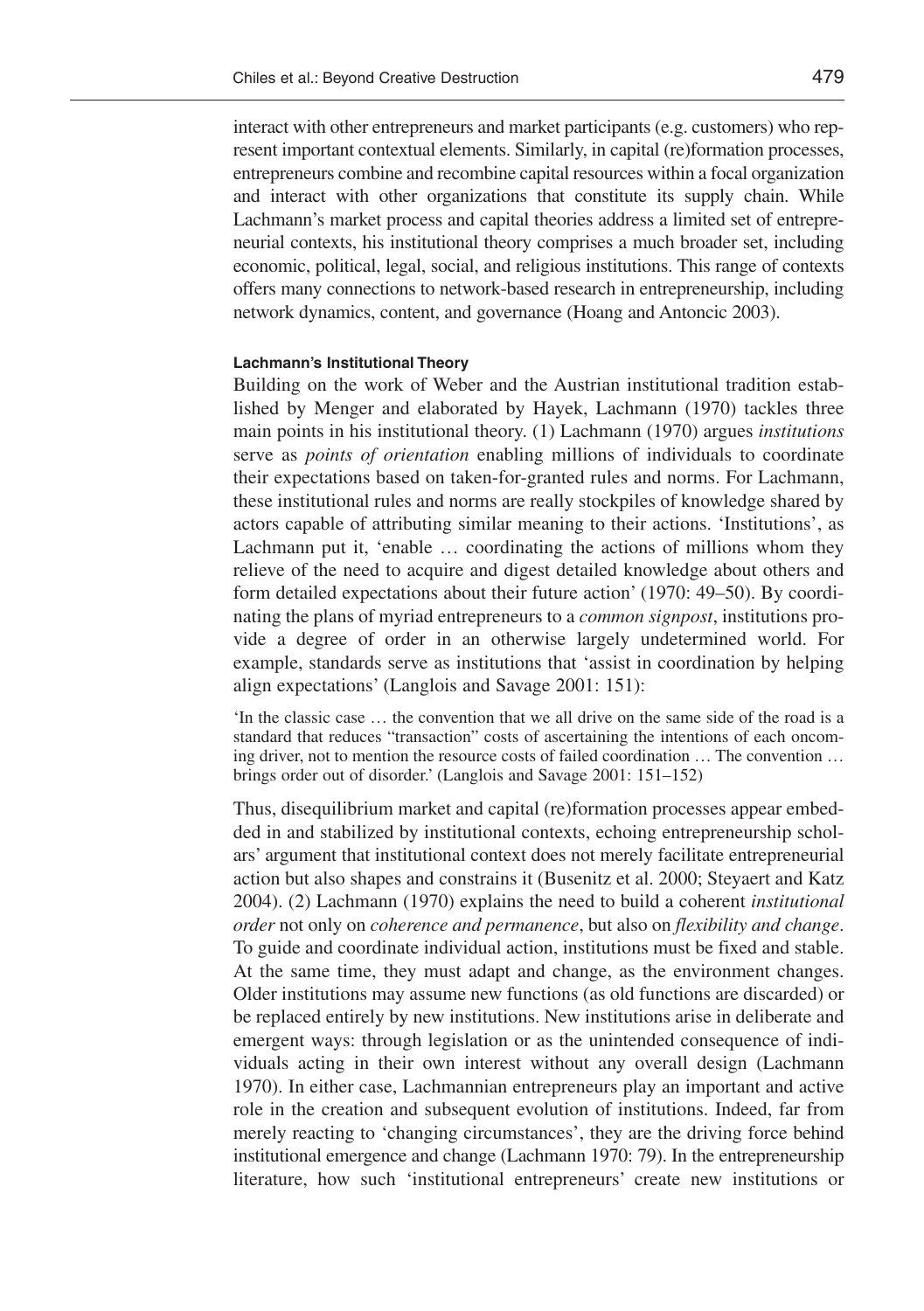replace old institutional functions with new ones is poorly understood, but organizational scholars are beginning to make progress on these topics (Garud et al. 2002; Dorado 2005; Munir and Phillips 2005). (3) Lachmann (1970) claims the institutional order comprises complementary *external and internal institutions*, with 'a few fundamental [external] institutions, not mutable at all provid[ing] a firm outer structure' comprising 'frequently mutable [internal] institutions in a definite sphere of action, … a sphere in which change must be expected to be frequent' (1970: 90). For example, economic institutions (e.g. stock exchanges) allow entrepreneurs to adjust flexibly to frequent changes, but they are embedded in much more immutable legal institutions (e.g. property and contract) and social institutions (e.g. religion and norms of reciprocity, fairness, and obligation). Entrepreneurship scholars have largely ignored the relationship between entrepreneurial action and different types of institutions. For researchers who, like Busenitz et al. (2000), recognize that the narrow cultural lens currently emphasized cannot adequately explain how and why levels of entrepreneurship vary across societies, Lachmann's wider institutional lens may prove more powerful.

Lachmann's approach thus invites us to focus on entrepreneurs as *both* engaged in market and capital (re)formation processes *and* embedded in institutional contexts, as confronting *both* institutional stability *and* change, as influencing, and influenced by, *both* external *and* internal institutions. Such a *both/and* world moves beyond the current state of entrepreneurship research (Ucbasaran et al. 2001) to an even broader field than the one L&M envisioned.

#### **Levels**

L&M emphasized conducting entrepreneurship studies at multiple levels of analysis (individual, group, organization, industry, and society) and suggested integrating these different levels. A decade later, Davidsson and Wiklund (2001) found that, although 'exemplary research' at different levels has slowly increased since L&M, analysis at the micro (individual and firm) level continues to dominate the field, while cross-level studies remain virtually nonexistent. Lachmann's work is inherently multi-level; his theories on market processes, capital, and institutions include different levels of analysis, from individual through firm, industry, market, and supply chain to the broader institutional environment. In recognizing the interdependence and mutual causality of these levels, his work is also inherently cross-level. And, as described above, these theories are themselves interrelated: opportunities created through market processes must be exploited through capital (re)formation processes, and these disequilibrium processes are, in turn, embedded in stabilizing institutional environments. Thus, Lachmann's work can be considered an attempt to develop a multi-level and cross-level theory of entrepreneurship.

As noted previously, individuals act on plans based on their subjective knowledge of the past and expectations of the future. Entrepreneurs, pursuing their interests, interact with other entrepreneurs and market participants, unintentionally bringing about a market order — as when Silicon Valley 'sprouted spontaneously' in the late 1960s when 'several complementary forces gelled' to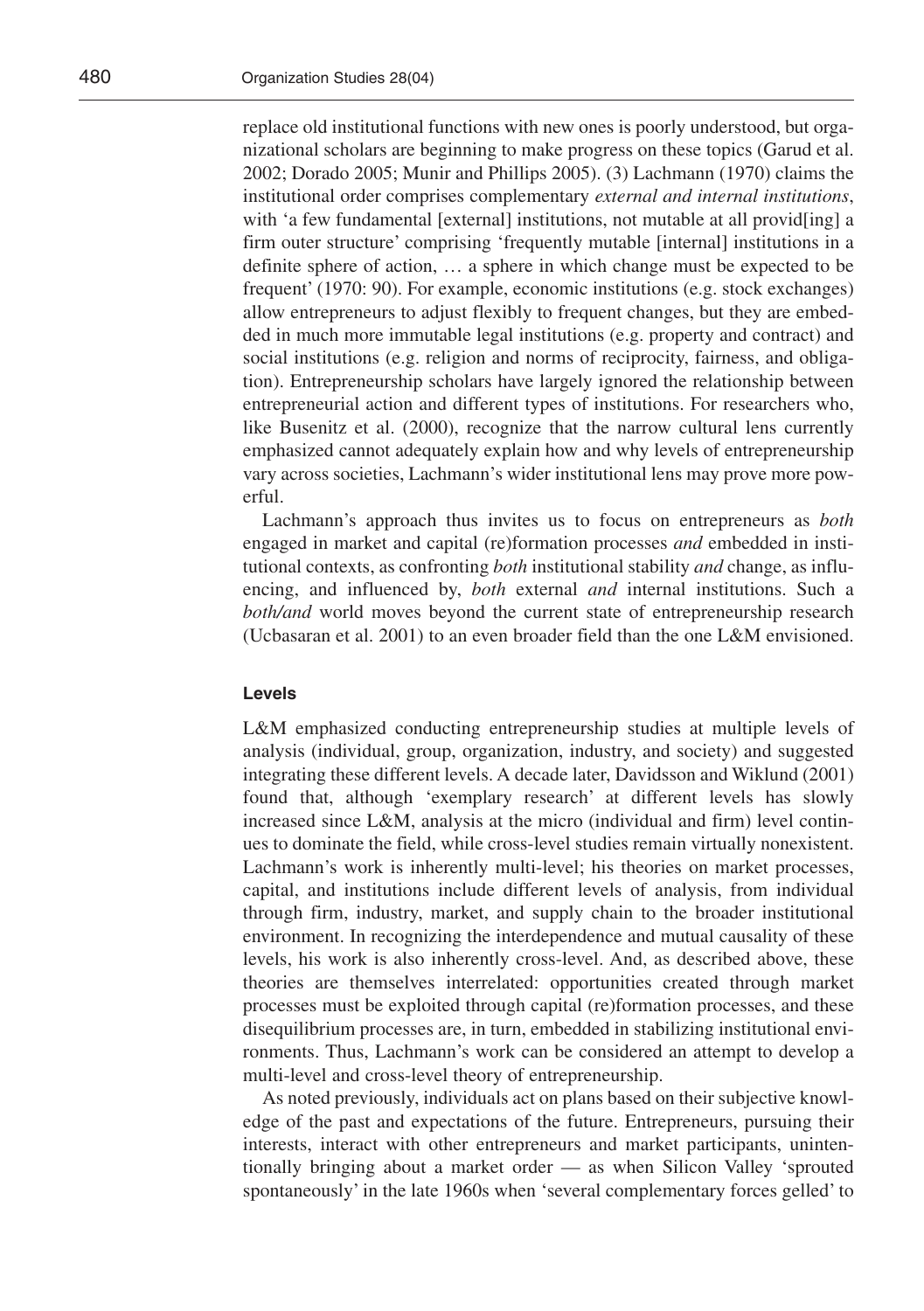generate 'a mutually supportive spiral of [individual] entrepreneurship and innovation', spawning in turn a 'critical mass' of high-tech firms unattributable to a 'single event or grand plan' (Bahrami and Evans 2000: 168). In other words, individuals interacting at a lower level spontaneously generate higherlevel market order without intervention by a central controller (Lachmann 1976a) — a multi-level process with cross-level influences that scholars term *emergent self-organization* (Chiles et al. 2004). Accordingly, the market process spans levels of analysis from the individual to the market.

Lachmann's capital theory spotlights entrepreneurs who, within the organizational context, use capital resources to produce products and services for other market participants. However, the productive potential of these resources can be realized only by combining them, both with other capital resources within the organization and with those of other organizations. This situation generates a complex production network comprising myriad industries in an organization's supply chain. Accordingly, the theory spans multiple levels, from the individual through the organization to the vast inter-industry supply chain, revealing possibilities beyond the narrow confines of entrepreneurship research conducted at the organizational level of analysis (Lichtenstein and Brush 2001). Following Menger, Lachmann (1978) also uses the concept of *ordered goods,* consumer goods being 'goods of the first order' and capital goods being 'goods of higher order'. First-order goods are produced by second-order goods, second-order goods by third-order goods, and so on, depending on the length of the capital structure for a particular consumer good. This conceptualization highlights the importance of the cross-level influences so pervasive in the structure of production. Although Venkataraman (1997) emphasized the importance of factor markets in entrepreneurship research, most researchers have focused only on the entrepreneurial production of consumer goods. Venkataraman's (1997) advice is entirely consistent with a Lachmannian perspective; however, Lachmann requires a multi-level approach often going far beyond second-order goods, a degree of complexity that Venkataraman (1997) did not anticipate.

Lachmann (1970) considers institutions from a variety of sectors, as noted above. He views the social world as a *series of nested institutions*: a hierarchy in which agents at lower levels interact to produce higher-level institutions. Hence, according to Lachmann, institutions result from entrepreneurial action at lower levels that, in turn, shape and constrain such action. Moreover, market or subsidiary market institutions (e.g. stock markets) are themselves embedded within higher-level institutions (e.g. legal systems). Lachmann's explicit emphasis on the recursive interaction between entrepreneurs and institutions interestingly parallels a structurational view of entrepreneurship (Garud and Karnøe 2001, 2003; Jack and Anderson 2002), and his recognition that institutions are embedded within higher-level institutions resonates with a sociological view of entrepreneurship (Thornton 1999).

As L&M suggested, multi-level studies can provide unique insights and promote richer understanding than single-level studies. Lachmann's theories are decidedly multi-level. He recognizes the intimate connections among different levels, with higher-level processes, capital goods, and institutions affecting lower-level processes, capital goods, and institutions, even as lower-level actors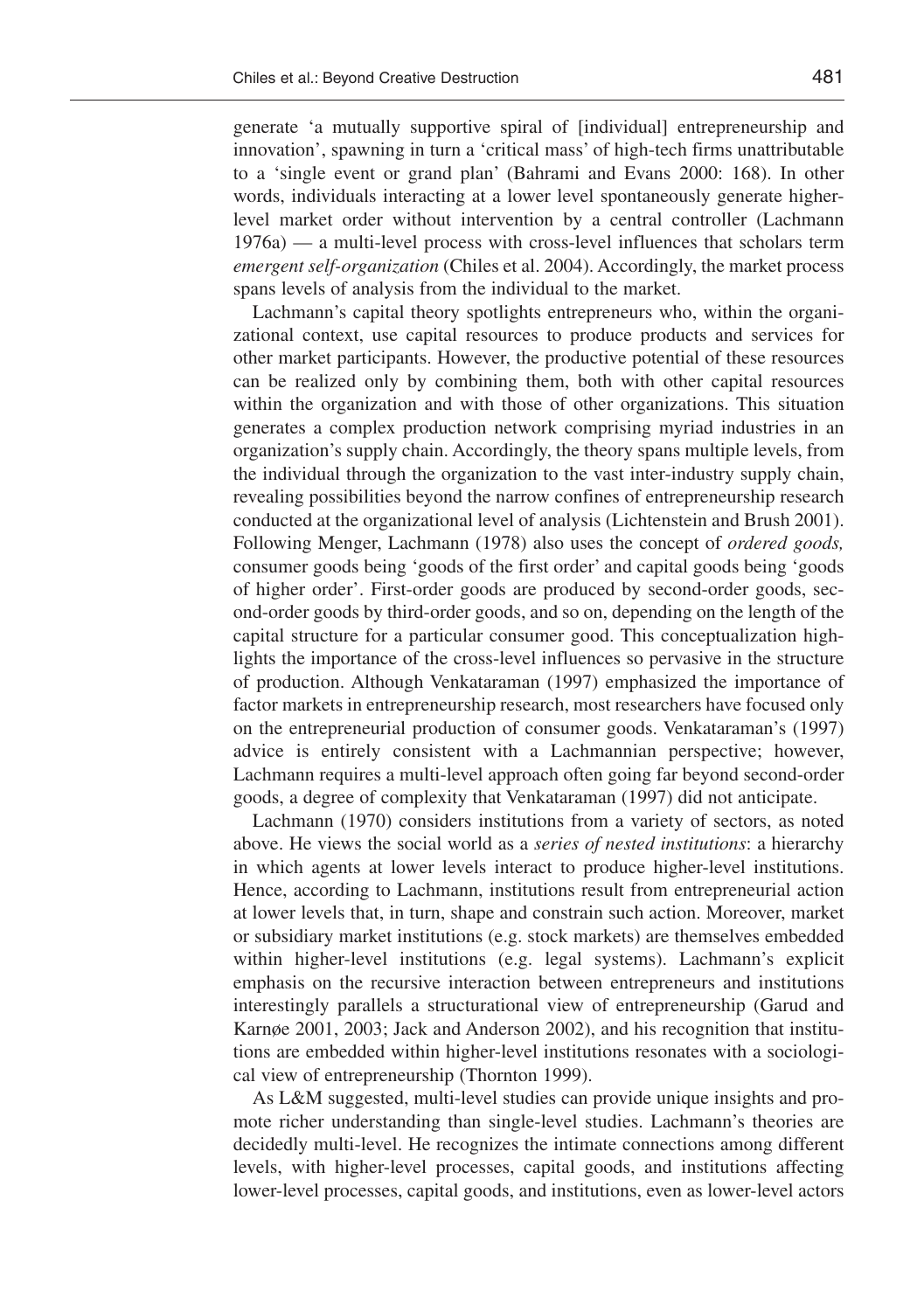interact to produce higher-level phenomena. Lachmann's unique theoretical approach lends itself to multi- and cross-level research in a field where the inability to understand entrepreneurship as an inherently multi-level phenomenon subject to cross-level influences (Gartner 2001) has become a major obstacle to scholarly progress (Busenitz et al. 2003).

#### **Time Frame**

Edward Hall noted that 'everything in life occurs in a time frame' (Bluedorn 1998: 110). L&M explicitly specify the time frame of analysis as one of six factors entrepreneurial research must address. Unfortunately, this prescription has been largely ignored. In the special issue of *ET&P* devoted to the effects of L&M's original recommendations, time frame is the only one of their six specifications not addressed in a separate article. This absence likely reflects a dearth of work on time frames and the narrowness of L&M's time-frame concept.

Several scholars have argued for an expanded view of time and an explicit role for it in organizational research (Garud and Karnøe 2001; Antonacopoulou and Tsoukas 2002; Bluedorn 2002). Ford provides perhaps the best case: 'Making time a more central aspect of our theoretical language will promote better process descriptions that are likely to reflect the experiences of organizational members more directly' (2002: 645). How might Lachmann's approach give time a larger role in the theoretical language of entrepreneurship? Our answer begins with the rationale underlying L&M's prescription to attend to time frames, and then illustrates how a scholar following Lachmann's approach would examine entrepreneurial phenomena.

Because they believed observing all stages of development during start-up is vital for understanding 'the pattern of new business formation' (Low and MacMillan 1988: 152), L&M advocated time frames encompassing the full process. Like longer time perspectives generally, this approach enables researchers to detect patterns with longer wavelengths (Bluedorn 2002).

Although this wide-time-frame-research prescription parallels Lachmann's thinking about time, his ideas suggest that some approaches using longer time frames work better than others. A naturalistic concept of time (the 'physicist's *t*') particularly the view that time is objective and homogeneous (Lachmann 1977) should be avoided. Given its dominance in western thought (Bird and West 1997), this view of time is difficult to banish. Lachmann's caveat anticipates contemporary social science thinking, emphasizing the *subjectivity and heterogeneity of time* (Bluedorn 2002). The extraordinary predictive success of models in physics incorporating the 'physicist's *t*'may explain its attraction for neoclassical economists. But Lachmann was a subjectivist — indeed, a 'radical subjectivist' who extended subjectivity into the realm of expectations — who understood that what people 'will do in a given situation depends largely on their interpretation of it and on the direction of their imagination' (1977: 92). People are not particles. Lachmann advocates treating time as market participants actually experience it, recognizing that different participants experience time differently. For example, Nobel laureate Elias Canetti asked, 'And what if you were told: One more hour?' (1989: 114) — to which Bluedorn (2002: 3)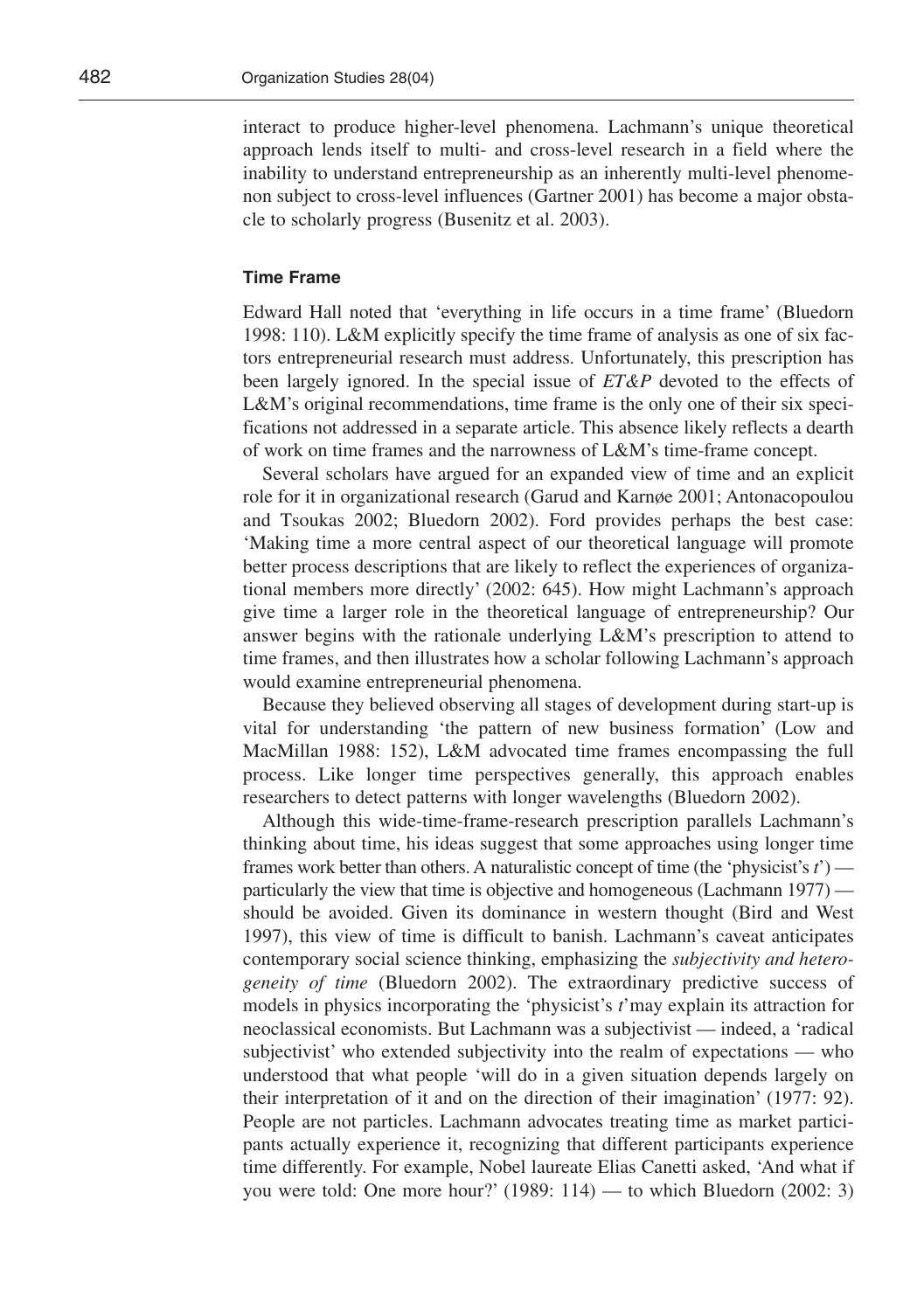added, 'Who would argue that with such foreknowledge of one's final hour that any other hour would be its equal?' Canetti's question reveals time's subjectivity (the emotion that would color perception of one's final hour), Bluedorn its heterogeneity (no hour would be its equal). Lachmann, less dramatically, would extend the observation to all of us at every moment: No two hours are ever experienced in exactly the same way — whether by two different people or by the same person in different circumstances.

Lachmann's subjectivist view of economics, and social phenomena in general, leads to a second caveat: prediction. Lachmann would certainly agree with the aphorism that prediction is difficult, especially about the future. Indeed, in a world of real time and radical uncertainty, he considered prediction largely impossible and therefore pointless. Rather than pursuing the chimera of prediction, he emphasized understanding and interpreting processes *after* they occur. Thus, instead of trying to pinpoint the hours and dates start-ups move from one stage to the next, a researcher might observe how these transitions occur and explain the unfolding process. Rather than mechanical clockworks with predictable events and timing, Lachmann sees markets as organic processes unfolding in real, historical, or subjective time, 'the dimension of unexpected change' (Lachmann 1986: 74).

Lachmann's objection to prediction reflects his view of time itself, often called 'Lachmann's law': 'As soon as we permit time to elapse, we must permit knowledge to change' (1977: 92). Here, Lachmann includes in knowledge both interpretations of past experience and expectations of future possibilities (Gloria-Palermo 1999). This *continuous change in knowledge*, with its continual interpretation and re-interpretation of experience, its continual forming and re-forming of expectations, makes accurate prediction of the future not merely difficult but largely impossible. Emphasizing continuously changing human expectations frees scholars to investigate unfolding processes, and teaches entrepreneurs — and managers generally — to accommodate continuously revised plans, because the perpetually arriving future will differ from the anticipated future.<sup>3</sup>

Because most research is cross-sectional, and the 'physicist's *t*' view of time dominates the entrepreneurship literature generally and longitudinal studies specifically (Bird and West 1997), time's role in entrepreneurial processes has been little understood (Chandler and Lyon 2001). Despite this gap, entrepreneurship scholars, like their colleagues in organization studies generally, are awakening to the importance of subjective time in the phenomena they investigate (Bird and West 1997; Busenitz et al. 2003). Lachmann's thinking and advice about this fundamental phenomenon can benefit both groups.

#### **Methods**

L&M urged entrepreneurship researchers to design more rigorous studies employing theory-driven formal models and sophisticated statistical analyses to test a priori hypotheses about the relationships between variables. Chandler and Lyon's (2001) review of the empirical entrepreneurship research that appeared in the decade after L&M suggests that researchers heeded their directive, the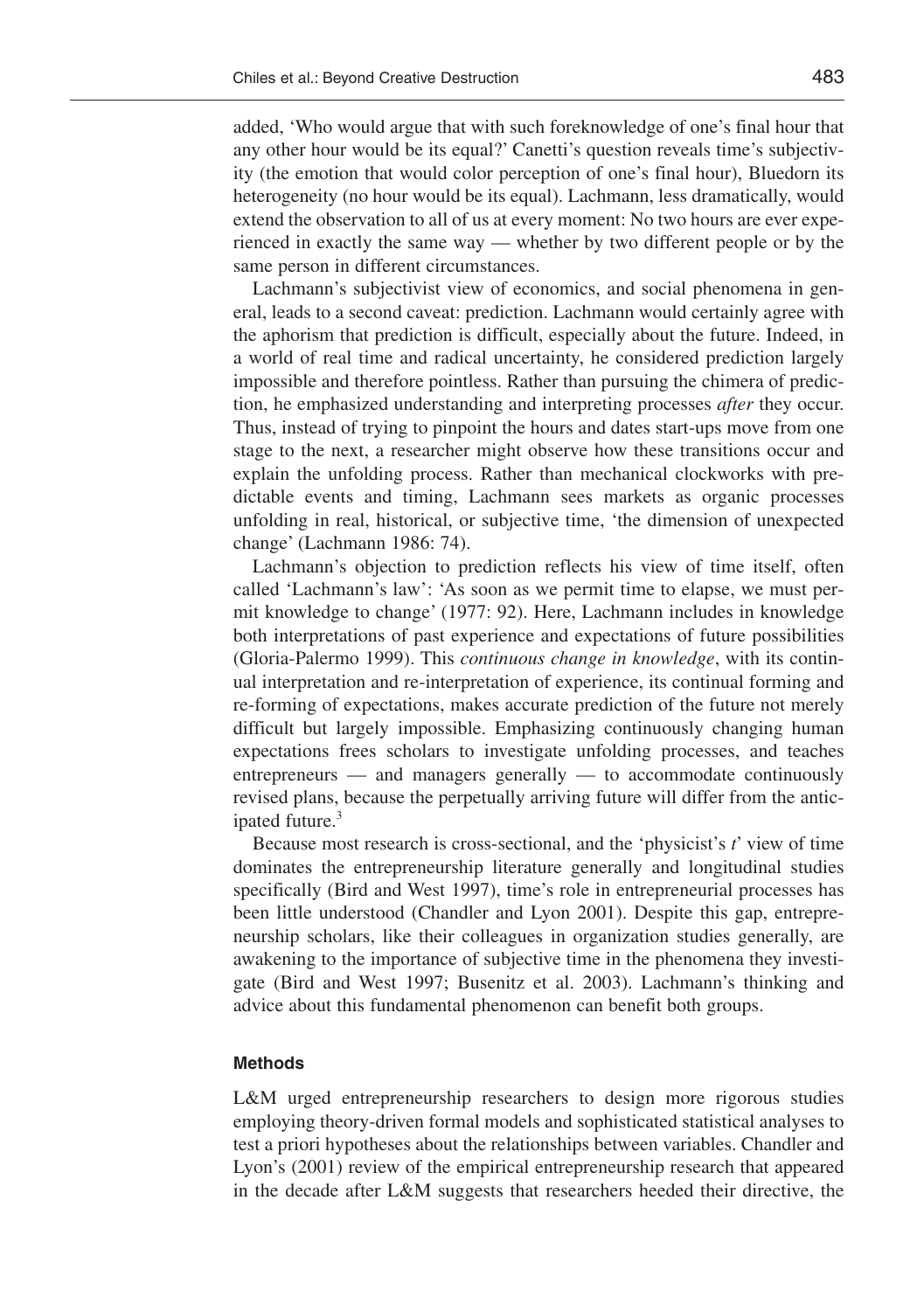vast majority pursuing statistical analyses of formal models in the 'variance theory' tradition of social science research (Van de Ven and Poole 2005). However, their goal of establishing causal linkages among variables, using longitudinal studies, was more elusive: a full 80% of the studies continued to employ crosssectional designs. Lachmann suggests a very different approach to empirical research in entrepreneurship.

Because entrepreneurship does not resemble Newtonian mechanics, Lachmann (1970) argues, its complex, dynamic social phenomena cannot be understood using a Newtonian paradigm — a point echoed by a small but influential group of entrepreneurship scholars (Bygrave 1989; Stevenson and Harmeling 1990; Gartner et al. 1992). Lachmann rejects formal variance models, which embed a small set of well-developed variables in a nomological net and use statistical techniques to test specific predictions about the relationships between variables. Instead, Lachmann embraces the 'process theory' tradition of social science research (Van de Ven and Poole 2005), arguing that, to narrate the emergence and evolution of complex social phenomena, researchers must explain a sequence of events in time and context, paying particular attention to their temporal ordering, myriad interactions, and institutional environments. As Van de Ven and Engleman (2004) stress, this approach is necessary to understand how entrepreneurial processes unfold, yet entrepreneurship researchers have woefully neglected it, and the few who have attempted to study such processes have typically used the wrong methodology: variance methods, the only methodology most know.

At the core of Lachmann's methodological approach are the Weberian concepts of *Verstehen* and *Idealtypus*. Lachmann (1970) adopted the historical method of *Verstehen* (understanding through interpretation), the traditional method of classical scholarship before the rise to dominance of the deterministic 'scientific method' in social science, with its emphasis on predictive models. Because no two minds are alike and because entrepreneurs act spontaneously and creatively, Lachmann argues, we cannot accurately predict the future, but we can explain the past. The researcher's task becomes historical analysis, helping us understand the emergence and evolution of higher-level, complex social phenomena, including organizations, markets, and industries, resulting from lowerlevel entrepreneurial action and interaction occurring over time and within a particular institutional context. Lachmann (1990) later used the word 'hermeneutics', a method of interpreting a text's original meaning, to describe *Verstehen*. Pitt's (1998: 387) study, which interprets the 'context-particular, experiential knowledge of entrepreneurs' by treating 'their narrative explanations of how their firms have developed as quasi texts containing implicit, personal theories of managerial action', provides an example, in the entrepreneurship literature, of this method.

The preceding discussion may imply Lachmann advocates exhaustive descriptive histories. Such is not the case. Instead, he champions ideal-types as a theoretical 'foil against which to hold "real events", so as to bring out particular properties of the latter by comparison' (Lachmann 1986: 34). This approach permits researchers to gauge historical events' distance from a theoretical ideal (Lachmann 1970), an important strategy for process theorizing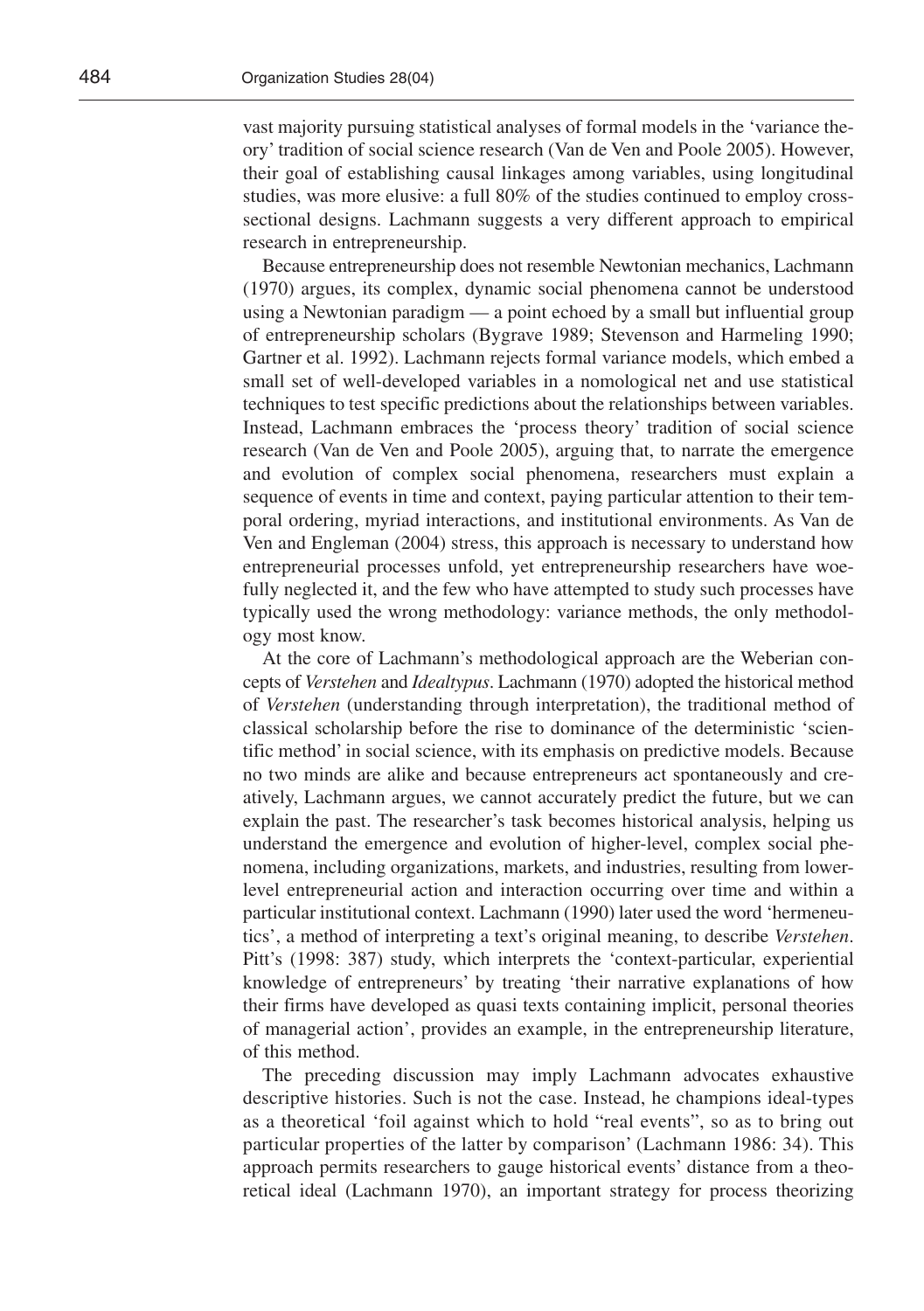known as *pattern-matching* (Langley 1999). A special *processual form of the ideal-type*, such as Lachmann's market process theory, is particularly useful for interpreting historical sequences of events (Lachmann 1986). Researchers prefer this approach for studying such complex phenomena as organizational emergence (Garud and Rappa 1994; Chiles et al. 2004) because, unlike the variance methods appropriate for studying 'simple phenomena', processual ideal-types allow them to make theoretical sense of 'complex phenomena' (multi-level systems comprising numerous interdependent elements, which arise from myriad lower-level event sequences and interactions) (Hayek 1967; Tsoukas and Chia 2002).

Ideal-types differ significantly from formal models, in several important ways (Lachmann 1970). While any distance between a model's prediction and the actual event is a 'serious defect', such distance is a 'positive virtue' for ideal-types, because it 'offers us "space" in which to display the ordering of observed events' (Lachmann 1970: 27). Models are the tool of choice of positivists, who seek specific predictions using statistical techniques. They are entirely appropriate for answering one of the two general questions in entrepreneurship studies: 'What are the antecedents or consequences of entrepreneurship?' (Van de Ven and Engleman 2004: 355). Ideal-types, on the other hand, are Lachmann's tool of choice for organizing detailed explanations using narrative techniques. They are entirely appropriate for answering the other general question in entrepreneurship research: 'How does the entrepreneurship process unfold over time?' (Van de Ven and Engleman 2004: 355). Variance theories and methods allow us to explore the former question, while process theories and methods allow us to explore the latter (Van de Ven and Engleman 2004).

In conclusion, Lachmann's approach to empirical research challenges the entrepreneurship researcher to be part historian and part social scientist, blending historical evidence and social science theory into a coherent understanding of entrepreneurial action unfolding in time and embedded in context. It sheds a different light on what constitutes 'good' entrepreneurship research and calls into question the methodological direction established by L&M and followed by a generation of entrepreneurship scholars (Chandler and Lyon 2001). It casts doubt on whether entrepreneurship scholars should pursue even more sophisticated formal models and statistical methods, as Chandler and Lyon (2001) suggested, emphasizing, instead, the need to overcome 'physics envy' (Bygrave 1989) — to recognize that 'rigor does not demand deterministic linear models or statistics describing central tendencies' (Meyer et al. 2005: 469) — and to adopt methods more suitable to the phenomena under study (Bygrave 1989), such as using ethnographic, case study, or discourse methods to analyze qualitative accounts (Gartner and Birley 2002; Hoang and Antoncic 2003; Munir and Phillips 2005). It suggests an unorthodox methodological approach, emphasizing strategies for making sense of process data, especially (but not exclusively) $4$ narrative and pattern-matching strategies (Langley 1999), while rejecting predictive variance-theoretic models. And it underscores a pressing need to fill a large and important gap in the literature, by conducting longitudinal research (Chandler and Lyon 2001) with wider time frames, in order to better detect and match patterns.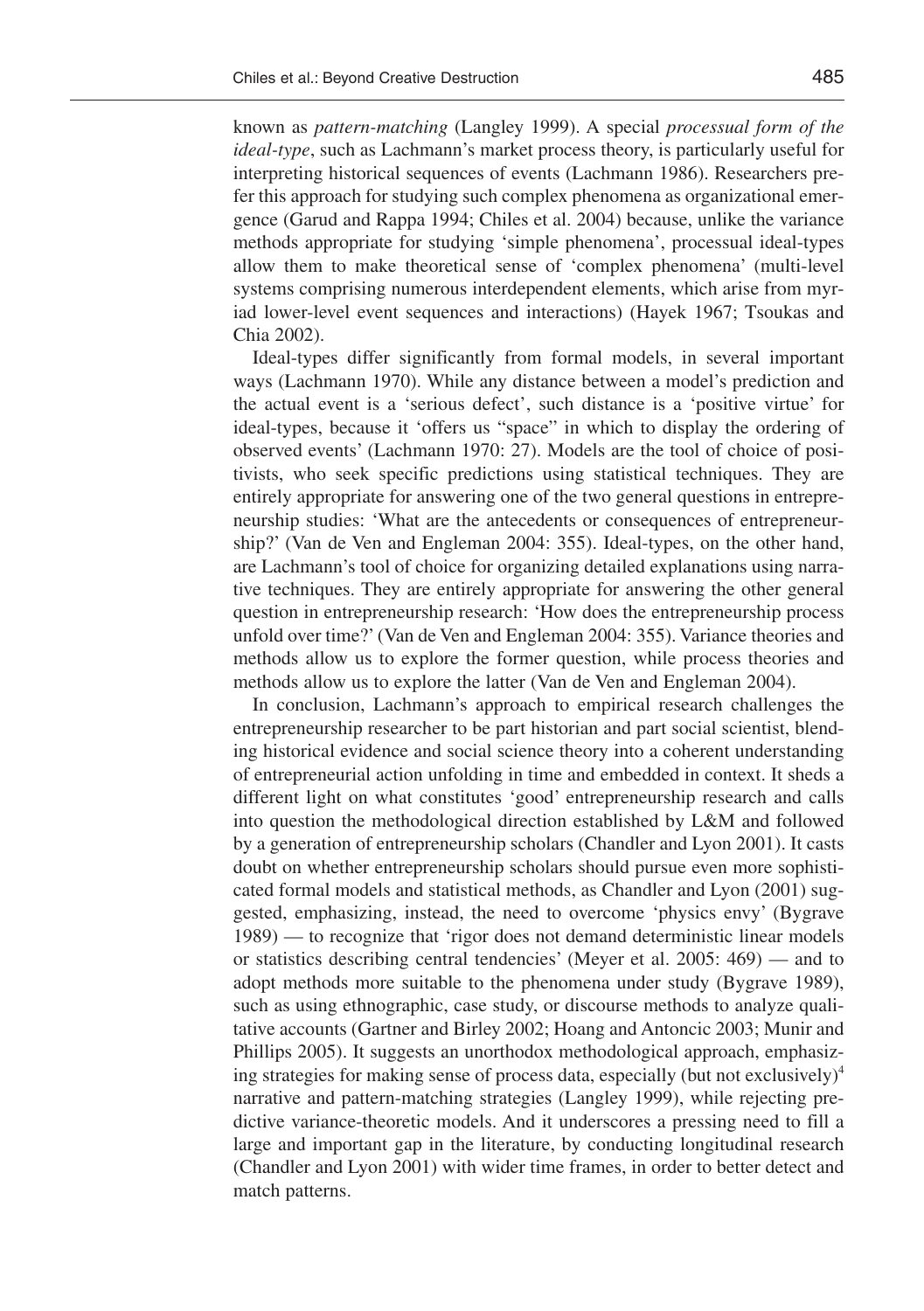## **Conclusion**

This article offers an alternative Austrian approach to entrepreneurship, based on Lachmann's work. We aspire to move the entrepreneurship field beyond the dominant Austrian approaches, which, despite overcoming some of the limitations of neoclassical economics, remain committed to an equilibrium paradigm that has failed to adequately explain the disequilibrium phenomena with which entrepreneurship is primarily concerned. Lachmann, on the other hand, breaks with equilibrium beliefs, theories, and methods, providing entrepreneurship scholars 'a new direction' and an 'alternative way of looking at things' (Boehm et al. 2000: 368–383).

Using L&M's specifications as a rubric, we introduced Lachmann's work and identified the direction in which a Lachmannian approach would lead the entrepreneurship field. Specifically, this approach suggests scholars pay more attention to two central, but largely neglected, issues in entrepreneurship research: (1) the creation of opportunities through human imagination directed toward an envisioned future, and (2) the exploitation of opportunities through continuous resource combination and recombination. It emphasizes the use of theories, in particular Lachmann's unique brand of market process and capital theory, rooted in assumptions that reflect a world of radical uncertainty, widespread heterogeneity, and perpetual disequilibrium. It suggests focusing on the ongoing interaction between entrepreneurs and other market participants (e.g. rivals, suppliers, customers), and on the broader institutional contexts in which such processes are embedded. It adopts a multi-level view of market processes, capital structures, and institutional orders, in which cross-level influences operate, from the individual through the organization, industry, market, and supply chain, to the broader institutional environment. It supports entrepreneurship scholars' calls for longer time-frame studies but also exhorts them to move beyond an objective, mechanistic, linear notion of time, as well as the chimera of predicting specific outcomes that such a notion implies. And finally, it offers the process methods of hermeneutics and ideal-types as alternatives to statistical models, for developing a theoretically sophisticated understanding of how entrepreneurial processes unfold.

Entrepreneurship researchers have already begun to employ a Lachmannian approach to entrepreneurship, although most have not explicitly invoked Lachmann. Throughout this article, we provided examples showing connections between the entrepreneurship literature and Lachmann's work, and suggested directions for future research. In concluding, we offer three final examples that we believe point the way for entrepreneurship scholars wishing to adopt this approach:

Sarasvathy (2001a: 1) argues that 'economics has failed to develop a useful theory of entrepreneurship because of its inability to break out of the static equilibrium framework'. To rectify this situation, she calls for 'a new vocabulary for entrepreneurship' that places 'entrepreneurial process', 'creative action', and 'human imagination' at 'center stage' (2001a: 1, 12), just as Lachmann suggested. Throughout, Sarasvathy emphasizes the importance of entrepreneurial processes taking place *'*over time' (2001a: 12) and concludes with the temporal issues of futurity and the impossibility of prediction: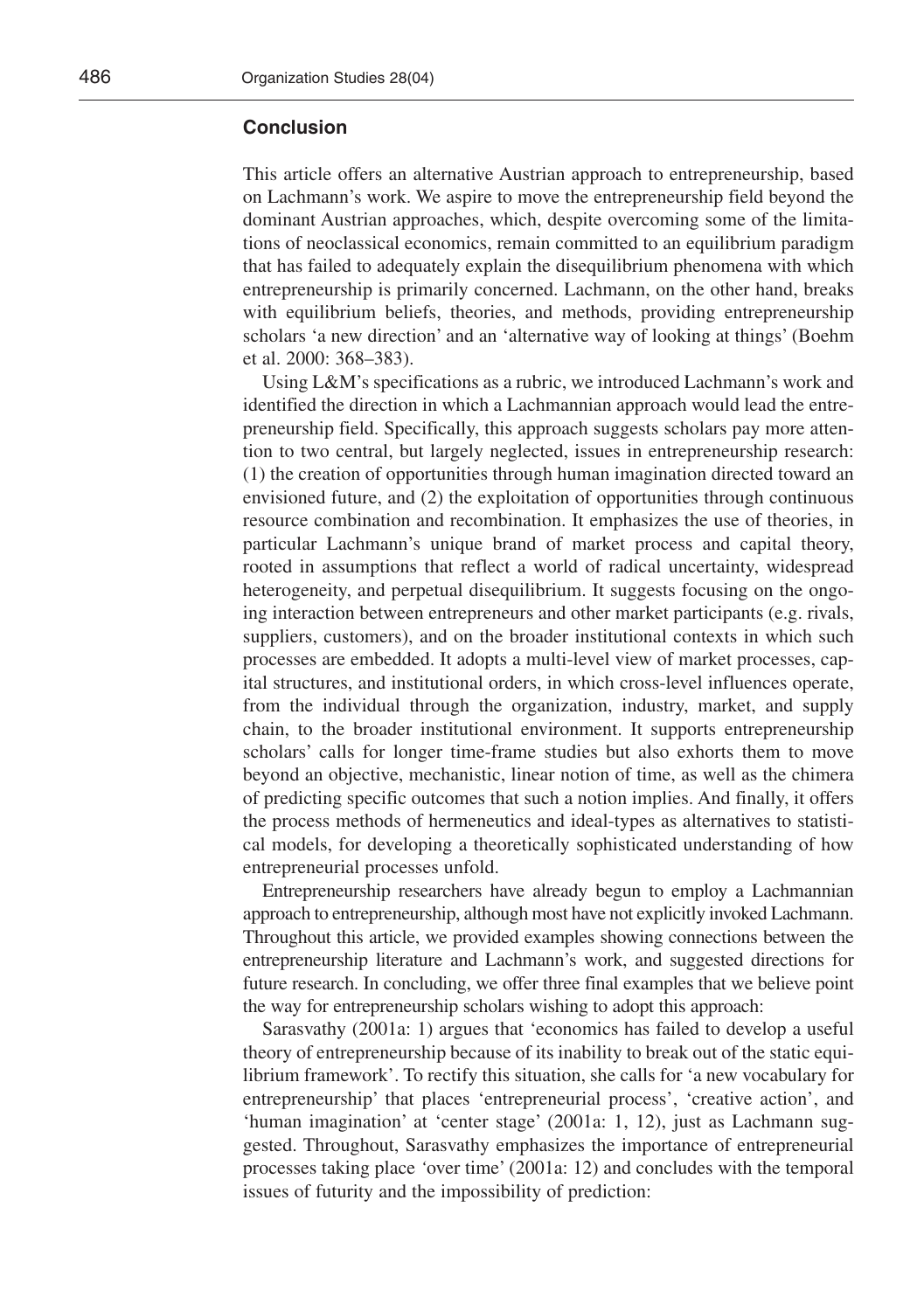'At its heart, entrepreneurship is about the future. Not the future that has already happened and is therefore predictable … but the future that is barely imagined today and can only be known in the creation of it tomorrow.' (2001a: 15)

Sarasvathy's economic approach to entrepreneurship is decidedly Lachmannian.

Sarasvathy et al. (2003) challenge the assumptions underlying equilibriumbased economic theories of entrepreneurship, which slight the creation of entrepreneurial opportunities. They argue that, because opportunities must be created before they can be 'recognized' (neoclassical view) or 'discovered' (Kirznerian view), 'the creative view might be more general than and prior to the other two views' (2003: 157). They explore 'institutions' as an important factor leading to 'stability in expectations', which reduces uncertainty for entrepreneurs (2003: 153). Although this work is one of only a handful of studies actually citing Lachmann, the authors' use of his ideas in explicating 'the creative process view' is limited, and rather than using Lachmann's theory of institutions in their discussion of expectations and institutional stability, they place it (incongruously) under 'the discovery process view'.

Chiles et al. (2004: 512–516) explain how the population of musical theaters in Branson, Missouri came into being and was periodically transformed over a century, explicitly using Lachmann's work on (1) entrepreneurs' 'creative imagination'; (2) their 'continual recombination' of resources as a driver of novelty, diversity, and value creation; (3) 'institutions as "common signposts" for entrepreneurs to orient their behavior and stabilize the system'; and (4) organizational evolution as 'a state of perpetual disequilibrium' in which 'disequilibrium and disequilibrating change' are 'natural and ongoing rather than exceptional and episodic', and a 'self-organizing process that operates alongside and within the context of stabilizing social, political, and economic institutions'. This study uses methods consistent with Lachmann's suggestions for conducting empirical research, employing processual ideal-type (pattern-matching) and hermeneutic (narrative, grounded theorizing, visual mapping) approaches (cf. Langley 1999) to provide a theoretical explanation of organizational emergence. And it employs a quantification strategy (Langley 1999) in the form of Poisson regression analyses, not in the traditional hypothetico-deductive way, but in the spirit of *Verstehen* and *Idealtypus*. This study provides an example of how researchers can develop Lachmann's ideas and use them to explain how entrepreneurs spontaneously generate organizations, as well as organizational forms, populations, and communities that, in turn, catalyze regional economic development.

While we believe Lachmann provides an Austrian approach to entrepreneurship that is more consistent ontologically and epistemologically than the dominant Austrian approaches (cf. McMullen and Shepherd 2006), we certainly do not claim it is the only valid approach, or without its own shortcomings. Nor would Lachmann have made such a claim (Boehm et al. 2000). Indeed, he never constructed a systematic treatise (Boehm et al. 2000) and has been criticized for this omission (Vaughn 1994). What he offered was 'a large message in small packages' (Lavoie 1994: 19), in which he examined issues at the very core of economic theory: the subjectivity of expectations, capital in disequilibrium, the unknowability of the future, subjective time, and the role of institutions (Lewin 1997; Boehm et al. 2000). His market process, capital, and institutional theories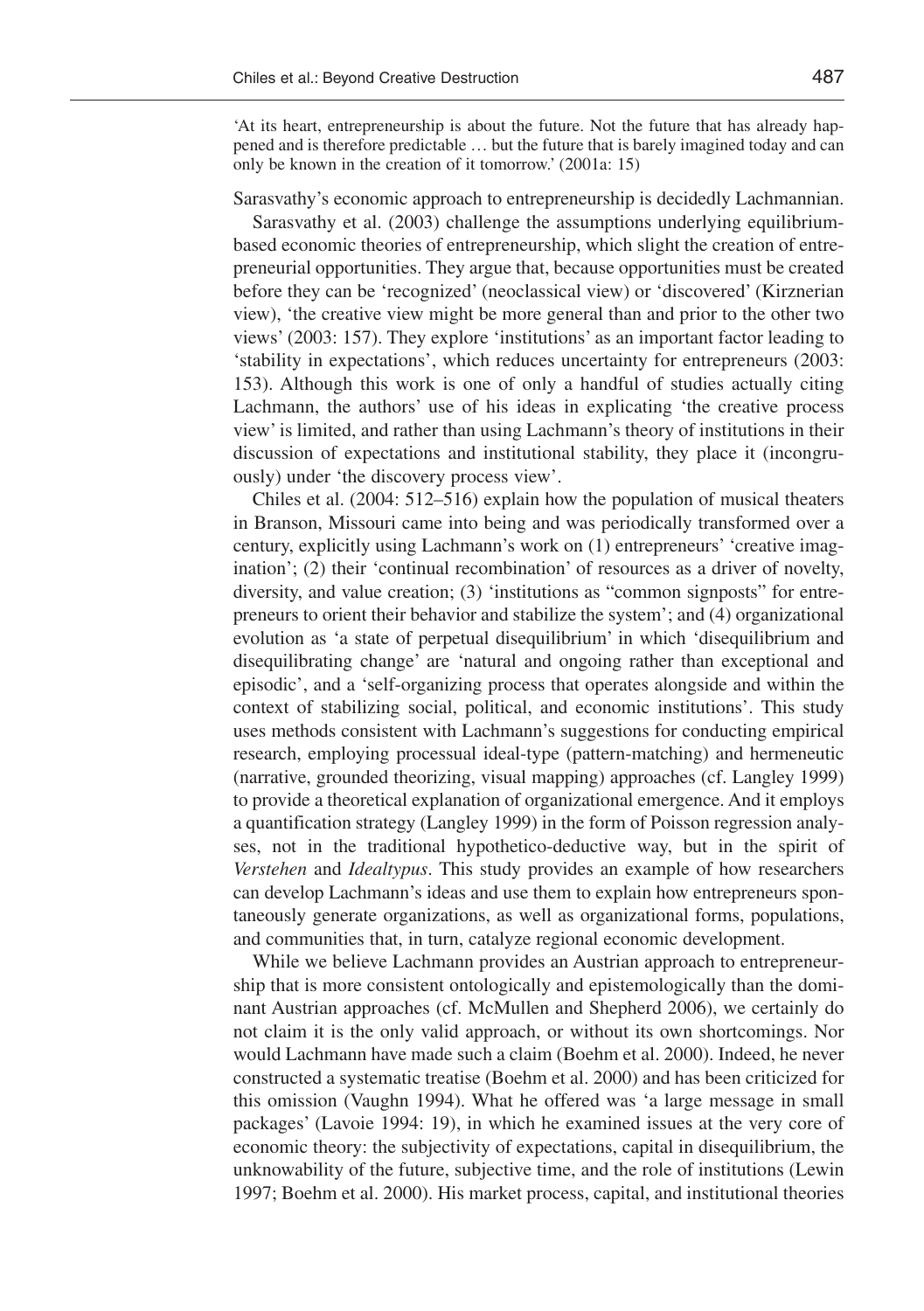provide scholars with three frameworks with which to begin organizing and making sense of the many fragmented ideas dotting the organizational entrepreneurship literature, bringing greater theoretical coherence and underpinning to the field. Together, these frameworks offer not only an important meta-theory of entrepreneurship, but also a strong new paradigm for the field. Further, his unique brand of Austrian economics offers a distinct alternative to the dominant Austrian approaches, and entrepreneurship scholars can now organize Lachmannian ideas within a Lachmannian framework, rather than shoehorning them into those of Schumpeter or Kirzner.

Entrepreneurship scholars could also enrich the Lachmannian approach, both by building firmer connections between Lachmann's trio of theories and by systematically testing and elaborating those theories (Boehm et al. 2000), which Lachmann and his proponents have been criticized for failing to do (Vaughn 1994). To accomplish this, however, they must be open to shifting their focus from familiar variance theories and methods, useful for determining entrepreneurship's antecedents, moderators, and consequences, to novel process theories and methods, necessary for understanding how complex entrepreneurial processes unfold.

We believe that an entrepreneurship research agenda based on the Lachmannian approach represents a significant advance that would re-orient the field by (1) emphasizing the continuing dynamic of entrepreneurship as a fundamentally temporal — and decidedly subjective — process; (2) treating entrepreneurship as an inherently creative, continuously recombinative, and perpetually disequilibrative process — a largely indeterminate process propelled by the spontaneous action and interaction of purposeful individuals, and stabilized by a complex array of social, political, and economic institutions; (3) re-tooling the field methodologically to humbler, yet more appropriate, techniques grounded in the historical contexts of the complex, dynamic phenomena under investigation; and (4) requiring a more holistic, multi-level frame of analysis replete with cross-level influences. These large claims reveal the potential for entrepreneurship research inherent in Lachmann's work, a potential we hope will motivate other scholars to join in the effort to develop entrepreneurship research based on this approach.

#### **Notes**

We thank co-editor Raghu Garud, four *OS* reviewers, and Peter Klein for helpful comments.

- 1 While many economists would not consider Schumpeter a member of the Austrian School, most organizational scholars see him as the preeminent Austrian economist. What seems unarguable is his pursuit of Austrian themes (Vaughn 1994).
- 2 Knight (1921: 224–226) distinguished between risk ('*a priori* probability'), uncertainty ('statistical probability'), and 'true' uncertainty ('the probability connected with an estimate'). The latter, which has come to be known as *Knightian uncertainty*, is the same as what Lachmann calls 'genuine' or 'radical' uncertainty.
- 3 Entrepreneurs' anticipations are valuable subjects of study in their own right. Research on counterfactual thinking and the tendency to underestimate completion times (Baron 1998) suggests potentially important insights into entrepreneurs' anticipations and behaviors, as does work on time constraints, opportunity evaluation, decision-making speed (Busenitz et al. 2003), and opportunity anticipation (West and Meyer 1997).
- 4 For example, a quantification strategy employing event count or event history models, used in the spirit of *Verstehen* and *Idealtypus* and combined with other strategies, can increase understanding (Langley 1999). Chiles et al. (2004) used this strategy, treating econometrics as a historical tool (Vaughn 1994), to study organizational emergence. A grounded theory-building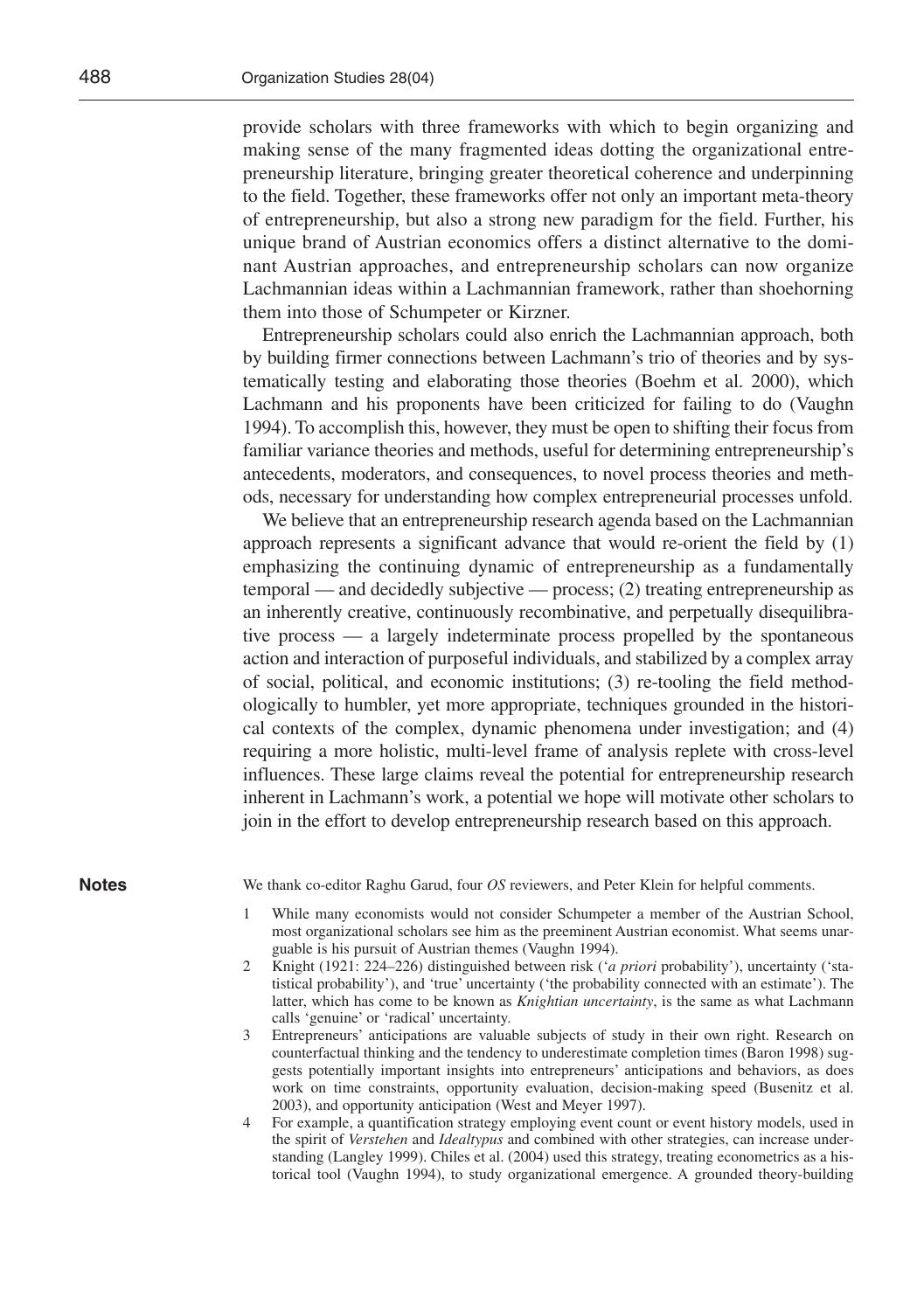strategy (Langley 1999), especially one that generates ideal-types, such as Dodd's (2002) study of the metaphors that entrepreneurs use to make sense of entrepreneurial processes, can also improve understanding.

| <b>References</b> | Abbott, Andrew                                                                                                                                                                                                         | Burt, Ronald S.                                                                                                                                                                                                                      |
|-------------------|------------------------------------------------------------------------------------------------------------------------------------------------------------------------------------------------------------------------|--------------------------------------------------------------------------------------------------------------------------------------------------------------------------------------------------------------------------------------|
|                   | Time matters. Chicago: University<br>2001<br>of Chicago Press.                                                                                                                                                         | 1992 Structural holes. Cambridge, MA:<br>Harvard University Press.                                                                                                                                                                   |
|                   | Antonacopoulou, Elena, and Haridimos<br>Tsoukas<br>2002<br>Time and reflexivity in organization<br>studies: An introduction'.<br>Organization Studies 23: 857-862.                                                     | Burt, Ronald S.<br>2004<br>'Structural holes and good ideas'.<br>American Journal of Sociology 110:<br>349-399.<br>Busenitz, Lowell W., Carolina Gómez, and                                                                          |
|                   | Baetjer, Howard<br>1998 Software as capital. Los Alamitos,<br>CA: IEEE Computer Society.<br>Bahrami, Homa, and Stuart Evans                                                                                            | Jennifer W. Spencer<br>2000<br>'Country institutional profiles:<br>Unlocking entrepreneurial<br>phenomena'. Academy of<br>Management Journal 43: 994-1003.                                                                           |
|                   | 2000<br>'Flexible recycling and high-<br>technology entrepreneurship' in<br>Understanding Silicon Valley.<br>M. Kenney (ed.), 165–189. Stanford,<br>CA: Stanford University Press.<br>Baron, Robert A.                 | Busenitz, Lowell W., G. Page West, Dean<br>Shepherd, Teresa Nelson, Gaylen N.<br>Chandler, and Andrew Zacharakis<br>'Entrepreneurship research in<br>2003<br>emergence: Past trends and future<br>directions'. Journal of Management |
|                   | 1998<br>'Cognitive mechanisms in<br>entrepreneurship: Why and when<br>entrepreneurs think differently than<br>other people'. Journal of Business<br>Venturing 13: 275-294.                                             | 29: 285-309.<br>Bygrave, William D.<br>1989<br>The entrepreneurship paradigm (I):<br>A philosophical look at its research<br>methodologies'. Entrepreneurship                                                                        |
|                   | Bird, Barbara J., and G. Page West<br>1997<br>'Time and entrepreneurship'.<br>Entrepreneurship Theory and<br>Practice 22/2: 5-9.                                                                                       | Theory and Practice 14/1: 7-26.<br>Canetti, Elias<br>1989<br>The secret heart of the clock (trans.<br>J. Agee). New York: Farrar, Strauss<br>and Giroux.                                                                             |
|                   | Bluedorn, Allen C.<br>1998 'An interview with anthropologist<br>Edward T. Hall'. Journal of<br>Management Inquiry 7: 109-115.                                                                                          | Chandler, Gaylen N., and Douglas W. Lyon<br>'Issues of research design and<br>2001<br>construct measurement in                                                                                                                       |
|                   | Bluedorn, Allen C.<br>2002 The human organization of time.<br>Stanford, CA: Stanford University<br>Press.                                                                                                              | entrepreneurship research: The past<br>decade'. Entrepreneurship Theory<br>and Practice 24/4: 101-113.<br>Cheah, Hock-Beng                                                                                                           |
|                   | Boehm, Stephan, Israel Kirzner, Roger<br>Koppl, Don Lavoie, Peter Lewin,<br>Christopher Torr, and Laurence Moss<br>2000<br>'Remembrance and appreciation                                                               | 1990<br>'Schumpeterian and Austrian<br>entrepreneurship: Unity within<br>duality'. Journal of Business<br>Venturing 5: 341-347.                                                                                                      |
|                   | roundtable — Professor Ludwig M.<br>Lachmann (1906-1990): Scholar,<br>teacher, and Austrian school critic of<br>late classical formalism in economics'.<br>American Journal of Economics and<br>Sociology 59: 367-417. | Chiles, Todd H., Alan D. Meyer, and Thomas<br>J. Hench<br>2004<br>'Organizational emergence: The<br>origin and transformation of Branson,<br>Missouri's musical theaters'.<br>Organization Science 15: 499-519.                      |
|                   | Brazeal, Deborah V., and Theodore T. Herbert<br>'The genesis of entrepreneurship'.<br>1999<br>Entrepreneurship Theory and<br>Practice 23/3: 29-40.                                                                     | Choi, Young Rok, and Dean A. Shepherd<br>2004<br>'Entrepreneurs' decisions to exploit<br>opportunities'. Journal of<br>Management 30: 377-395.                                                                                       |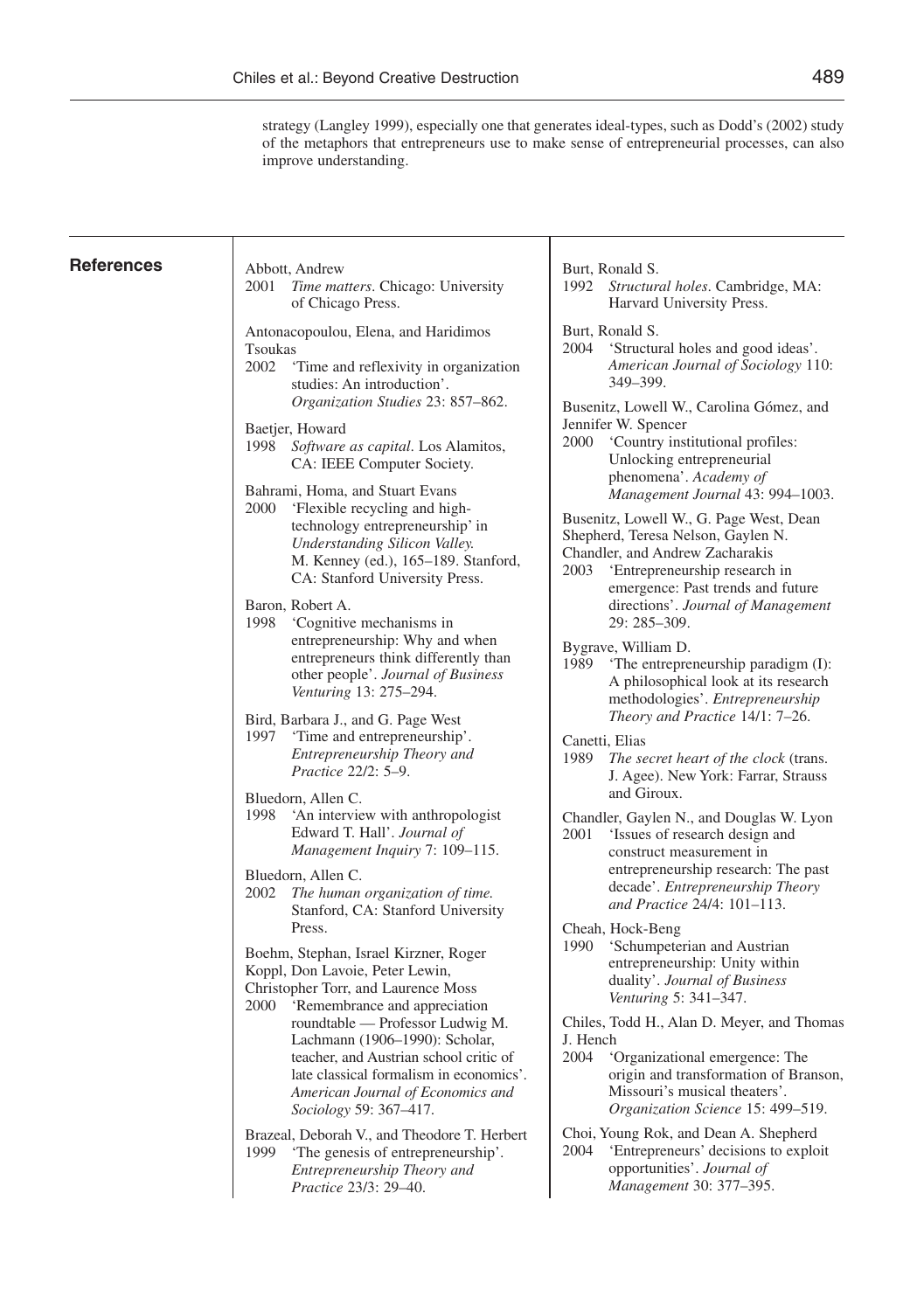$\overline{\phantom{a}}$ 

| Davidsson, Per, and Johan Wiklund<br>2001<br>'Levels of analysis in<br>entrepreneurship research: Current<br>research practice and suggestions for<br>the future'. Entrepreneurship Theory<br>and Practice 25/4: 81-99.                                 | Gartner, William B., Barbara J. Bird, and<br>Jennifer A. Starr<br>1992<br>'Acting as if: Differentiating<br>entrepreneurial from organizational<br>behavior'. Entrepreneurship Theory<br>and Practice 16/3: 13-31.                           |
|---------------------------------------------------------------------------------------------------------------------------------------------------------------------------------------------------------------------------------------------------------|----------------------------------------------------------------------------------------------------------------------------------------------------------------------------------------------------------------------------------------------|
| Davidsson, Per, Murray B. Low, and Mike<br>Wright<br>2001<br>'Editor's introduction: Low and<br>MacMillan ten years on:<br>Achievements and future directions<br>for entrepreneurship research'.<br>Entrepreneurship Theory and<br>Practice 25/4: 5-15. | Garud, Raghu, and Peter Karnøe<br>2001<br>'Path creation as a process of mindful<br>deviation' in Path dependence and<br>creation. R. Garud and P. Karnge<br>(eds), 1–38. Mahwah, NJ: Lawrence<br>Erlbaum.<br>Garud, Raghu, and Peter Karnøe |
| Dodd, Sarah D.<br>'Metaphors and meaning: A<br>2002<br>grounded cultural model of US<br>entrepreneurship'. Journal of                                                                                                                                   | 2003<br>'Bricolage versus breakthrough:<br>Distributed and embedded agency in<br>technology entrepreneurship'.<br>Research Policy 32: 277-300.                                                                                               |
| Business Venturing 17: 519-535.<br>Dorado, Silvia<br>2005<br>'Institutional entrepreneurship,<br>partaking, and convening'.<br>Organization Studies 26: 385-414.                                                                                        | Garud, Raghu, and Praveen R. Nayyar<br>'Transformative capacity: Continual<br>1994<br>structuring by intertemporal<br>technology transfer'. Strategic<br>Management Journal 15: 365-385.                                                     |
| Eisenhardt, Kathleen M.<br>2002 OMT Distinguished Scholar Address,<br>62nd Annual Meeting of the Academy<br>of Management, Denver, CO.                                                                                                                  | Garud, Raghu, and Michael A. Rappa<br>1994<br>'A socio-cognitive model of<br>technology evolution: The case of<br>cochlear implants'. Organization<br>Science 5: 344-362.                                                                    |
| Ford, Cameron M.<br>2002<br>'The futurity of decisions as a<br>facilitator of organizational creativity<br>and change'. Journal of Organizational<br>Change Management 15: 635-646.                                                                     | Garud, Raghu, Sanjay Jain, and Arun<br>Kumaraswamy<br>2002<br>'Institutional entrepreneurship in the<br>sponsorship of common<br>technological standards: The case of                                                                        |
| Foss, Nicolai J., and Peter G. Klein<br>2005<br>'Entrepreneurship and the economic<br>theory of the firm: Any gains from<br>trade?' in Handbook of<br>entrepreneurship research. R. Agarwal,<br>S. A. Alvarez, and O. Sorenson (eds),                   | Sun Microsystems and Java'.<br>Academy of Management Journal 45:<br>$196 - 321.$<br>Gatewood, Elizabeth J., Kelly G. Shaver,<br>Joshua B. Powers, and William B. Gartner<br>2002<br>'Entrepreneurial expectancy, task                        |
| 55-80. New York: Springer.<br>Foss, Kirsten, Nicolai J. Foss, Peter G.<br>Klein, and Sandra K. Klein<br>In press 'The entrepreneurial organization                                                                                                      | effort, and performance'.<br>Entrepreneurship Theory and<br>Practice 27/2: 187-206.<br>Gloria-Palermo, Sandye                                                                                                                                |
| of heterogeneous capital'. Journal<br>of Management Studies.                                                                                                                                                                                            | The evolution of Austrian economics.<br>1999<br>New York: Routledge.                                                                                                                                                                         |
| Gartner, William B.<br>2001<br>Is there an elephant in<br>entrepreneurship? Blind assumptions<br>in theory development'.<br>Entrepreneurship Theory and                                                                                                 | Hayek, Friedrich A.<br>1952<br>The counter revolution of science.<br>New York: Free Press.<br>Hayek, Friedrich A.                                                                                                                            |
| Practice 25/4: 27-39.<br>Gartner, William B., and Sue Birley<br>2002<br>'Introduction to the special issue on<br>qualitative methods in                                                                                                                 | 'The theory of complex phenomena'<br>1967<br>in Studies in philosophy, politics and<br>economics. F. A. Hayek (ed.), 22-42.<br>Chicago: University of Chicago Press.                                                                         |
| entrepreneurship research'. Journal<br>of Business Venturing 17: 385-395.                                                                                                                                                                               | Hills, Gerald E., Rodney C. Shrader, and<br>G. T. Lumpkin                                                                                                                                                                                    |

 $\overline{\phantom{a}}$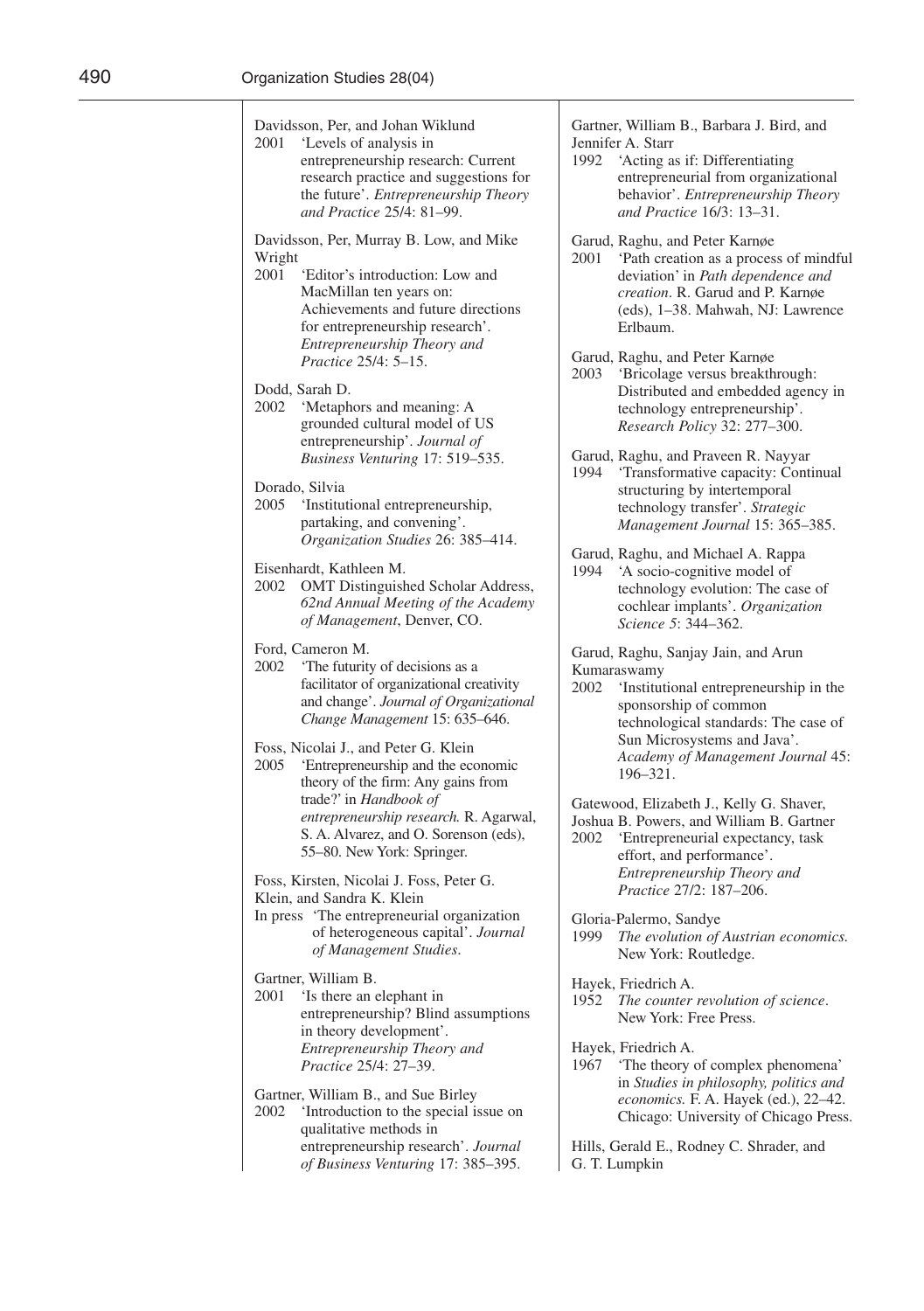| 1999<br>'Opportunity recognition as a creative<br>process' in Frontiers of<br>entrenpreneurship research. P. D.<br>Reynolds, W. D. Bygrave, S.<br>Maingart, C. Mason, G. D. Meyer,<br>H. Sapienza, and K. G. Shaver (eds),<br>216-227. Wellesley, MA: Babson<br>College Press.                                 | Langley, Ann<br>1999<br>'Strategies for theorizing from<br>process data'. Academy of<br>Management Review 24: 691-710.<br>Langlois, Richard N.<br>'Schumpeter and the obsolescence<br>2003<br>of the entrepreneur'. Austrian<br>Economics and Entrepreneurial                                                                                            |
|----------------------------------------------------------------------------------------------------------------------------------------------------------------------------------------------------------------------------------------------------------------------------------------------------------------|----------------------------------------------------------------------------------------------------------------------------------------------------------------------------------------------------------------------------------------------------------------------------------------------------------------------------------------------------------|
| Hoang, Ha, and Bostjan Antoncic<br>'Network-based research in<br>2003<br>entrepreneurship'. Journal of<br>Business Venturing 18: 165-187.<br>Jack, Sarah L., and Alistair R. Anderson<br>The effects of embeddedness on the<br>2002<br>entrepreneurial process'. Journal of<br>Business Venturing 17: 467-487. | Studies 6: 283-298.<br>Langlois, Richard N., and Deborah<br>A. Savage<br>'Standards, modularity, and<br>2001<br>innovation: The case of medical<br>practice' in Path dependence and<br>creation. R. Garud and P. Karnøe<br>(eds), 149-168. Mahwah, NJ:<br>Lawrence Erlbaum.                                                                              |
| Kirzner, Israel M.<br>1973 Competition and entrepreneurship.<br>Chicago: University of Chicago<br>Press.<br>Knight, Frank H.<br>1921 Risk, uncertainty, and profit.<br>New York: Houghton Mifflin.<br>Lachmann, Ludwig M.                                                                                      | Lavoie, Don<br>1994<br>'Introduction: Expectations and<br>the meaning of institutions' in<br>Expectations and the meaning of<br><i>institutions</i> . Don Lavoie (ed.), 1-19.<br>London: Routledge.<br>Lewin, Peter<br>1997 'Capital in disequilibrium: A                                                                                                |
| The legacy of Max Weber. Berkeley,<br>1970<br>CA: Glendessary.<br>Lachmann, Ludwig M.<br>1976a 'On the central concept of Austrian<br>economics: Market process' in<br>Foundations of modern Austrian<br>economics. E. Dolan (ed.), 126-132.<br>Kansas City, MO: Sheed and Ward.                               | reexamination of the capital theory<br>of Ludwig M. Lachmann'. History<br>Political Economy 29: 523-548.<br>Lichtenstein, Benyamin M. B., and Candida<br>G. Brush<br>'How do "resource bundles" develop<br>2001<br>and change in new ventures? A<br>dynamic model and longitudinal<br>exploration'. Entrepreneurship<br>Theory and Practice 25/3: 37-58. |
| Lachmann, Ludwig M.<br>1976b 'From Mises to Shackle: An essay on<br>Austrian economics and the kaleidic<br>society'. Journal of Economic<br><i>Literature</i> 14: 54–62.<br>Lachmann, Ludwig M                                                                                                                 | Littlechild, Stephen C.<br>'Three types of market process' in<br>1986<br>Economics as a process. R. N.<br>Langlois (ed.), 27-39. Cambridge,<br>UK: Cambridge University Press.                                                                                                                                                                           |
| Capital, expectations and the market<br>1977<br>process. Kansas City, MO: Sheed,<br>Andrews, McMeel.<br>Lachmann, Ludwig M                                                                                                                                                                                     | Low, Murray B.<br>'The adolescence of entrepreneurship<br>2001<br>research: Specification of purpose'.<br>Entrepreneurship Theory and                                                                                                                                                                                                                    |
| 1978 Capital and its structure, 2nd edn.<br>Kansas City, MO: Sheed, Andrews,<br>McMeel.                                                                                                                                                                                                                        | Practice 25/4: 17-25.<br>Low, Murray B., and Ian C. MacMillan<br>'Entrepreneurship: Past research and<br>1988<br>future challenges'. Journal of<br>Management 14: 139-161.                                                                                                                                                                               |
| Lachmann, Ludwig M<br>The market as an economic process.<br>1986<br>Oxford: Basil Blackwell.<br>Lachmann, Ludwig M.                                                                                                                                                                                            | McGrath, Rita G., and Ian C. MacMillan<br>1995<br>'Discovery-driven planning'. <i>Harvard</i><br>Business Review 73/4: 44–54.                                                                                                                                                                                                                            |
| 1990<br>'Austrian economics: A hermeneutic<br>approach' in Economics and<br>hermeneutics. D. Lavoie (ed.),<br>134-146. London: Routledge.                                                                                                                                                                      | McKelvey, Bill<br>2004<br>'Toward a complexity science of<br>entrepreneurship'. Journal of<br>Business Venturing 19: 313-341.                                                                                                                                                                                                                            |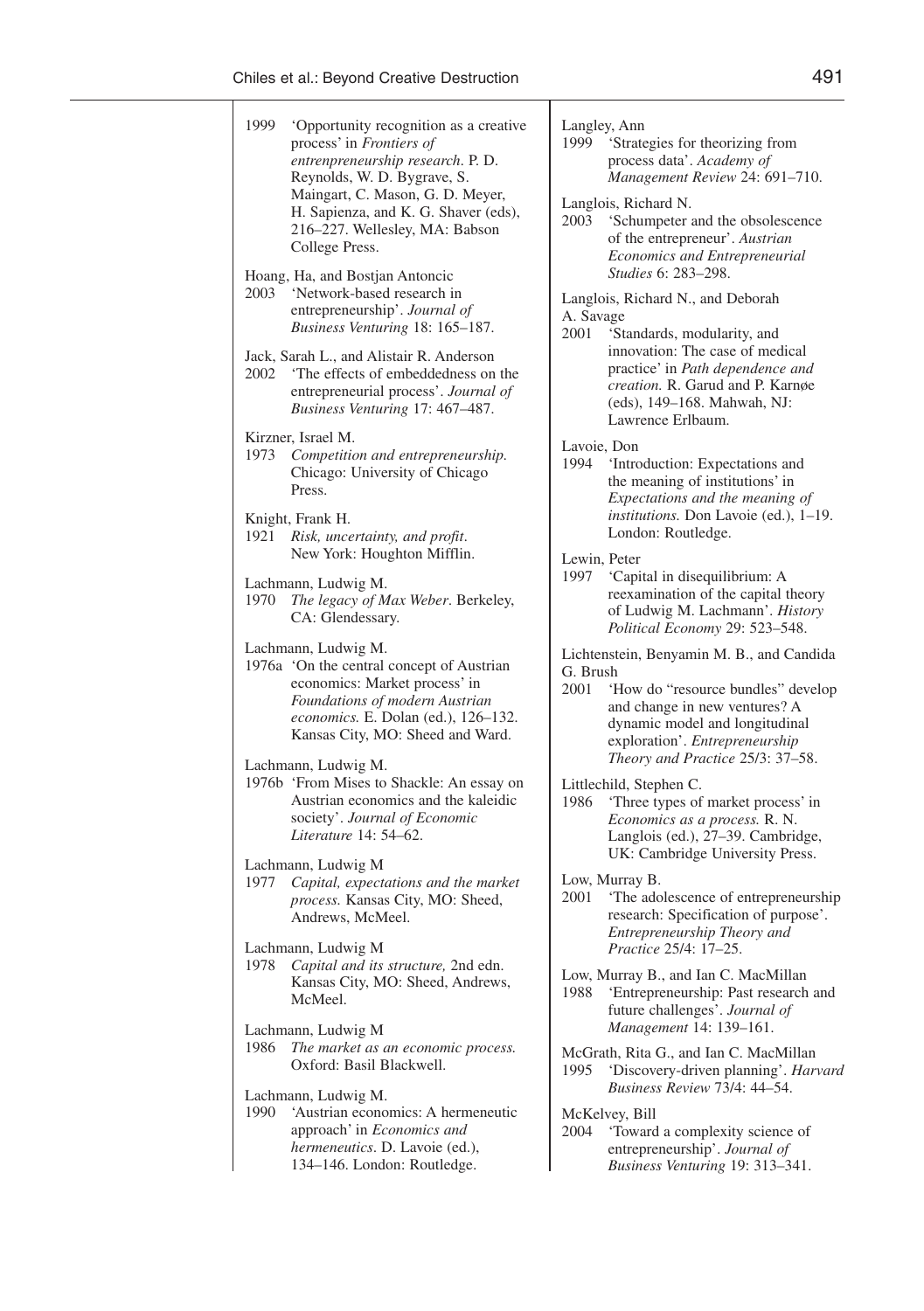| McMullen, Jeffery S., and Dean A. Shepherd<br>2006<br>'Entrepreneurial action and the role<br>of uncertainty in the theory of the<br>entrepreneur'. Academy of<br>Management Review 31: 132-152.                                                                              | Schumpeter, Joseph A.<br>The creative response in economic<br>1947<br>history'. Journal of Economic<br>History 7: 149-159.                                                                                              |
|-------------------------------------------------------------------------------------------------------------------------------------------------------------------------------------------------------------------------------------------------------------------------------|-------------------------------------------------------------------------------------------------------------------------------------------------------------------------------------------------------------------------|
| Meyer, Alan D., Vibha Gaba, and Kenneth<br>A. Colwell                                                                                                                                                                                                                         | Schumpeter, Joseph A.<br>History of economic analysis. New<br>1954<br>York: Oxford University Press.                                                                                                                    |
| 2005<br>'Organizing far from equilibrium:<br>Nonlinear change in organizational<br>fields'. Organization Science 16:<br>456-473.                                                                                                                                              | Shane, Scott<br>1996<br>'Explaining variation in rates of<br>entrepreneurship in the United States:<br>1899-1988'. Journal of Management                                                                                |
| Munir, Kamal A., and Nelson Phillips<br>'The birth of the "Kodak moment":<br>2005<br>Institutional entrepreneurship and<br>the adoption of new technologies'.<br>Organization Studies 26:<br>1665-1687.                                                                       | 22: 747-781.<br>Shane, Scott<br>2000<br>'Prior knowledge and the discovery<br>of entrepreneurial opportunities'.<br>Organization Science 11: 448-469.                                                                   |
| Peterson, Mark F., and Mark R. Meckler<br>'Cuban-American entrepreneurs:<br>2001<br>Chance, complexity and chaos'.<br>Organization Studies 22: 31-57.                                                                                                                         | Shane, Scott, and S. Venkataraman<br>'The promise of entrepreneurship as<br>2000<br>a field of research'. Academy of<br>Management Review 25: 217-226.                                                                  |
| Pitt, Martyn<br>'A tale of two gladiators: "Reading"<br>1998<br>entrepreneurs as texts'. Organization<br>Studies 19: 387-414.                                                                                                                                                 | Stevenson, Howard, and Susan Harmeling<br>'Entrepreneurial management's need<br>1990<br>for a more "chaotic" theory'. Journal<br>of Business Venturing 5: 1-14.                                                         |
| Rothbard, Murray N.<br>1985<br>'Professor Herbert on<br>entrepreneurship'. Journal of<br>Libertarian Studies 7: 281-286.<br>Sarasvathy, Saras D.                                                                                                                              | Steyaert, Chris, and Jerome Katz<br>'Reclaiming the space of entrepre-<br>2004<br>neurship in society: Geographical,<br>discursive and social dimensions'.<br>Entrepreneurship and Regional<br>Development 16: 179-196. |
| 'Seminar on research perspectives in<br>1999<br>entrepreneurship (1997)'. Journal of<br>Business Venturing 15: 1-57.                                                                                                                                                          | Thornton, Patricia H.<br>'The sociology of entrepreneurship'.<br>1999<br>Annual Review of Sociology 25:<br>$19 - 46.$                                                                                                   |
| Sarasvathy, Saras D.<br>2001a 'Entrepreneurship as economics with<br>imagination'. Business Ethics<br>Quarterly 11: 10-25.                                                                                                                                                    | Tsoukas, Haridimos, and Robert Chia<br>'On organizational becoming:<br>2002<br>Rethinking organizational change'.<br>Organization Science 13: 567-582.                                                                  |
| Sarasvathy, Saras D.<br>2001b 'Causation and effectuation: Toward<br>a theoretical shift from economic<br>inevitability to entrepreneurial<br>contingency'. Academy of<br>Management Review 26: 243-263.                                                                      | Ucbasaran, Deniz, Paul Westhead, and Mike<br>Wright<br>2001<br>'The focus of entrepreneurship<br>research: Contextual and process<br>issues'. Entrepreneurship Theory and                                               |
| Sarasvathy, Saras D., Nicholas Dew, S.<br>Ramakrishna Velamuri, and Sankaran<br>Venkataraman<br>2003<br>'Three views of entrepreneurial<br>opportunity' in Handbook of<br>entrepreneurship research. Z. J. Acs<br>and D. B. Audretsch (eds), 141–160.<br>Norwell, MA: Kluwer. | Practice 25/4: 57-80.<br>Van de Ven, Andrew H., and Rhonda<br>M. Engleman<br>2004<br>'Event- and outcome-driven<br>explanations of entrepreneurship'.<br>Journal of Business Venturing 19:<br>343-358.                  |
| Schumpeter, Joseph A.<br>1934<br>The theory of economic development.<br>Cambridge, MA: Harvard University<br>Press.                                                                                                                                                           | Van de Ven, Andrew H., and Marshall Scott<br>Poole<br>2005<br>'Alternative approaches for studying<br>organizational change'. Organization<br>Studies 26: 1377-1404.                                                    |